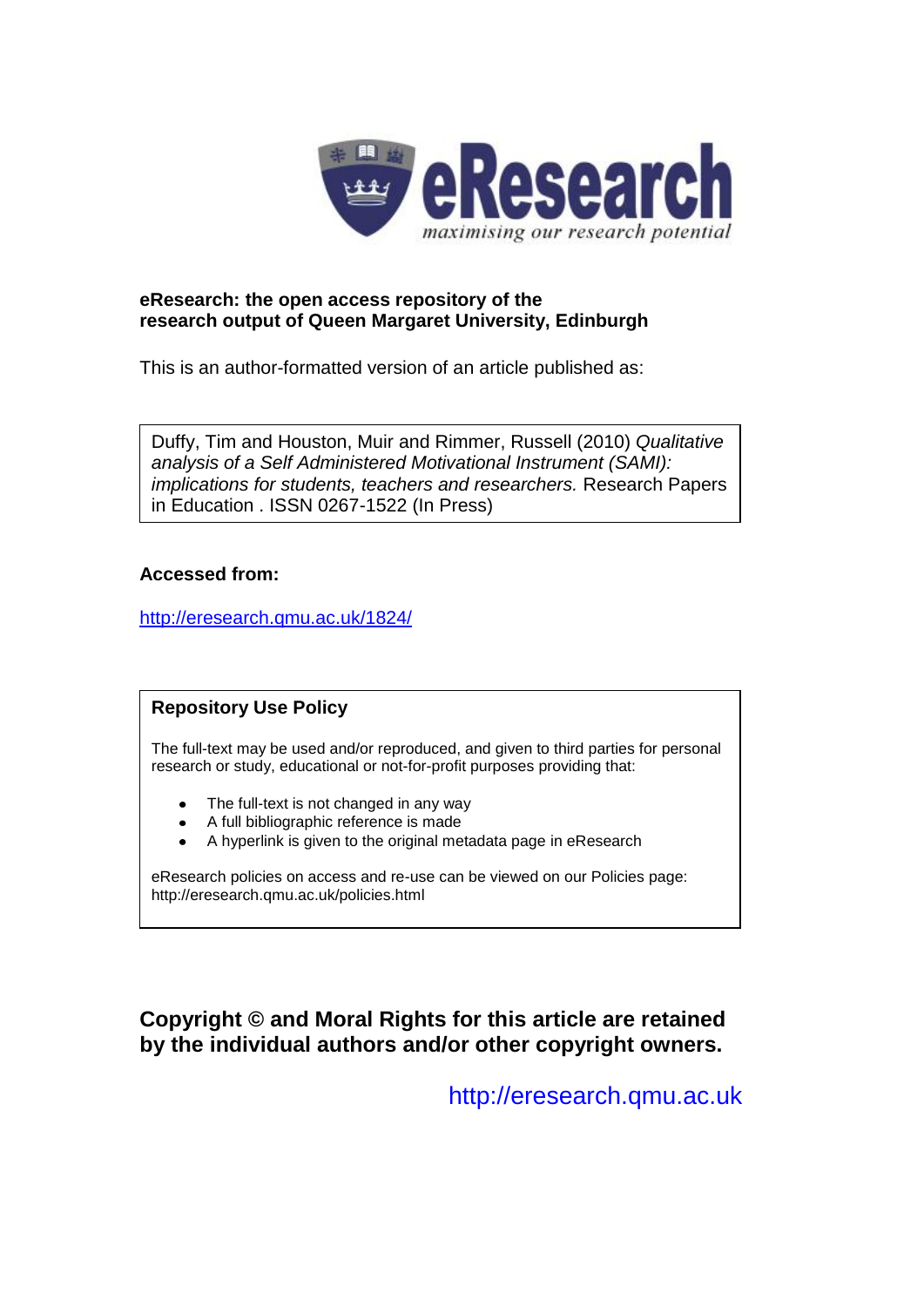# **Qualitative analysis of a Self Administered Motivational Instrument (SAMI): implications for students, teachers and researchers**

Dr Tim Duffy School of Health, Nursing and Midwifery, University of the West of Scotland Ayr, Scotland

Dr Muir Houston Department of Adult and Continuing Education, University of Glasgow Glasgow, Scotland

Professor Russell Rimmer School of Business, Enterprise and Management, Queen Margaret University Edinburgh, Scotland

Corresponding Author: Dr Tim Duffy School of Health, Nursing and Midwifery, Beach Grove, Ayr KA8 0SR email: [tim.duffy@uws.ac.uk](mailto:tim.duffy@uws.ac.uk) Phone: +44 01292 886 243 Fax: +44 01292 886 327

## **Dr Tim Duffy**

Tim Duffy is Research and International Project Manager within the School of Health, Nursing and Midwifery at the University of the West of Scotland. He is a qualified social worker and specialised in working with people with alcohol and drug related problems. For six years he was National Training Officer with responsibility for training social work and health care personnel to develop strategies to motivate clients and patients to tackle alcohol and drug related problems. During this time he regularly delivered programmes focussing on motivational interviewing, problem solving and goal setting. He evaluated the effectiveness of this training and also the effectiveness of a minimal intervention for people with alcohol problems.

Since 1995 he has supported the development, delivery and evaluation of a range of undergraduate and post-graduate programmes. In this role he has supported students to focus and improve their approaches to study. His PhD study evaluated the impact of the SAMI in a UK Higher Education setting. This study borrowed and built on techniques used to motivate clients with alcohol and drug problems and applied them to students wishing to improve their approaches to study. Tim is currently researching student learning styles and approaches to study; student motivation; methods of supporting students online and student retention.

#### **Dr Muir Houston**

Dr Muir Houston is currently a member of the School of Education at the University of Glasgow and has previously held positions at the universities of Stirling and the West of Scotland. He entered higher education as a mature student and trained as a sociologist. His research interests include all aspects of the student experience in contemporary higher education. His doctoral thesis is concerned with the relationship between academic performance, retention and progression and he has published a number of journal articles and book chapters in these areas. Muir's research interests also include the role of social class and sectarianism in Victorian Clydeside. He is also interested in the aspirations and motivation of school pupils, particularly those from disadvantaged backgrounds. Muir is currently working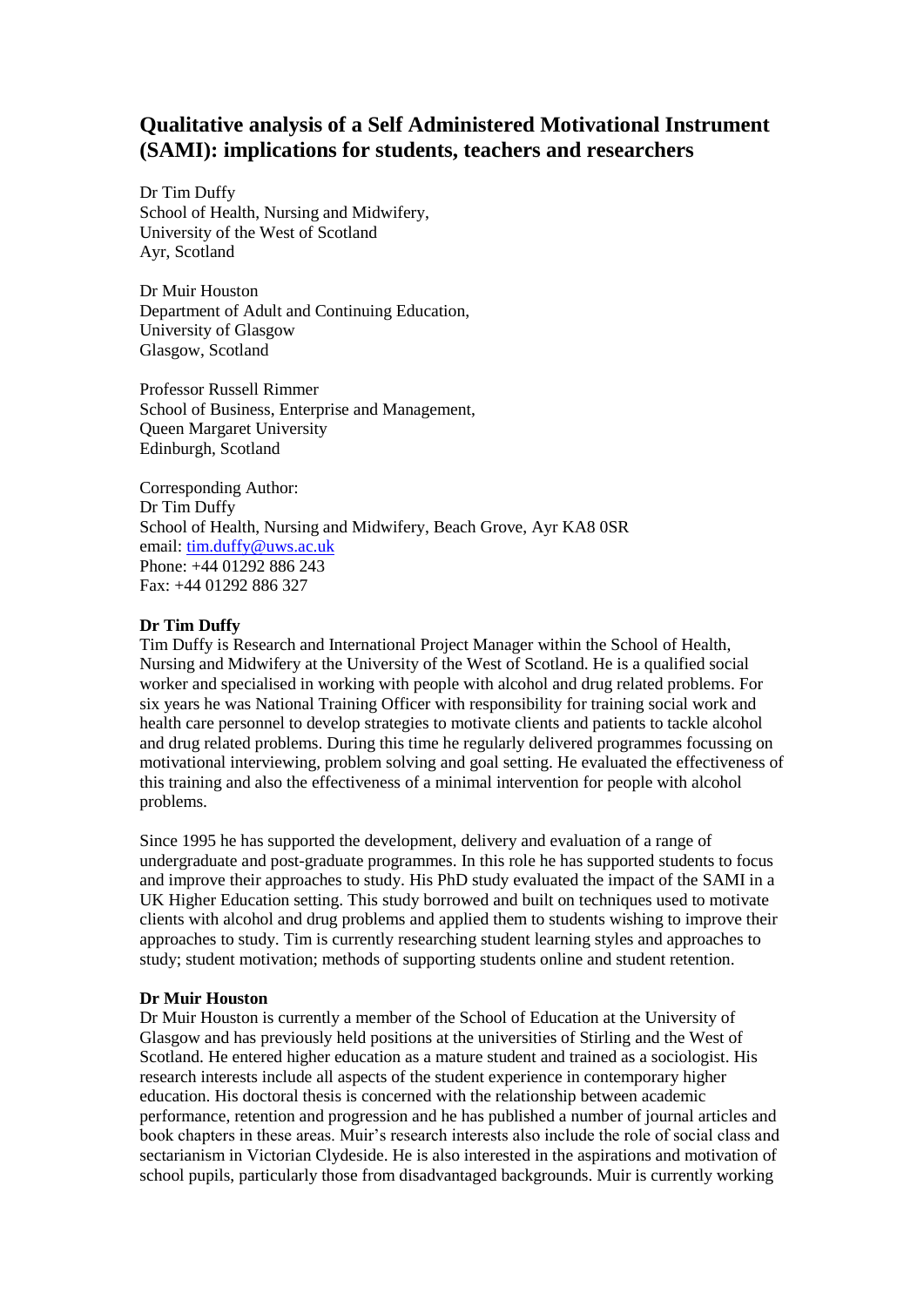on a project funded by the Joseph Rowntree Foundation looking at the influence of space and place on the aspirations of young people in three UK cities.

## **Professor Russell Rimmer**

Russell Rimmer is Associate Dean and Head of Learning and Teaching in the School of Business, Enterprise and Management at Queen Margaret University. He has held positions in 'old' and 'new' universities in the UK and Australia and has taught into programmes in management, decision making, economics, mathematics, science, applied statistics and research methods. Russell's research encompasses the economics of structural change with emphasis on the roles of education and training, the effectiveness of higher education initiatives and the career development of non-traditional entrants to universities. He is currently researching the relationships between student behaviour, decision making, study effort, academic outcomes and how these prepare graduates for modern careers.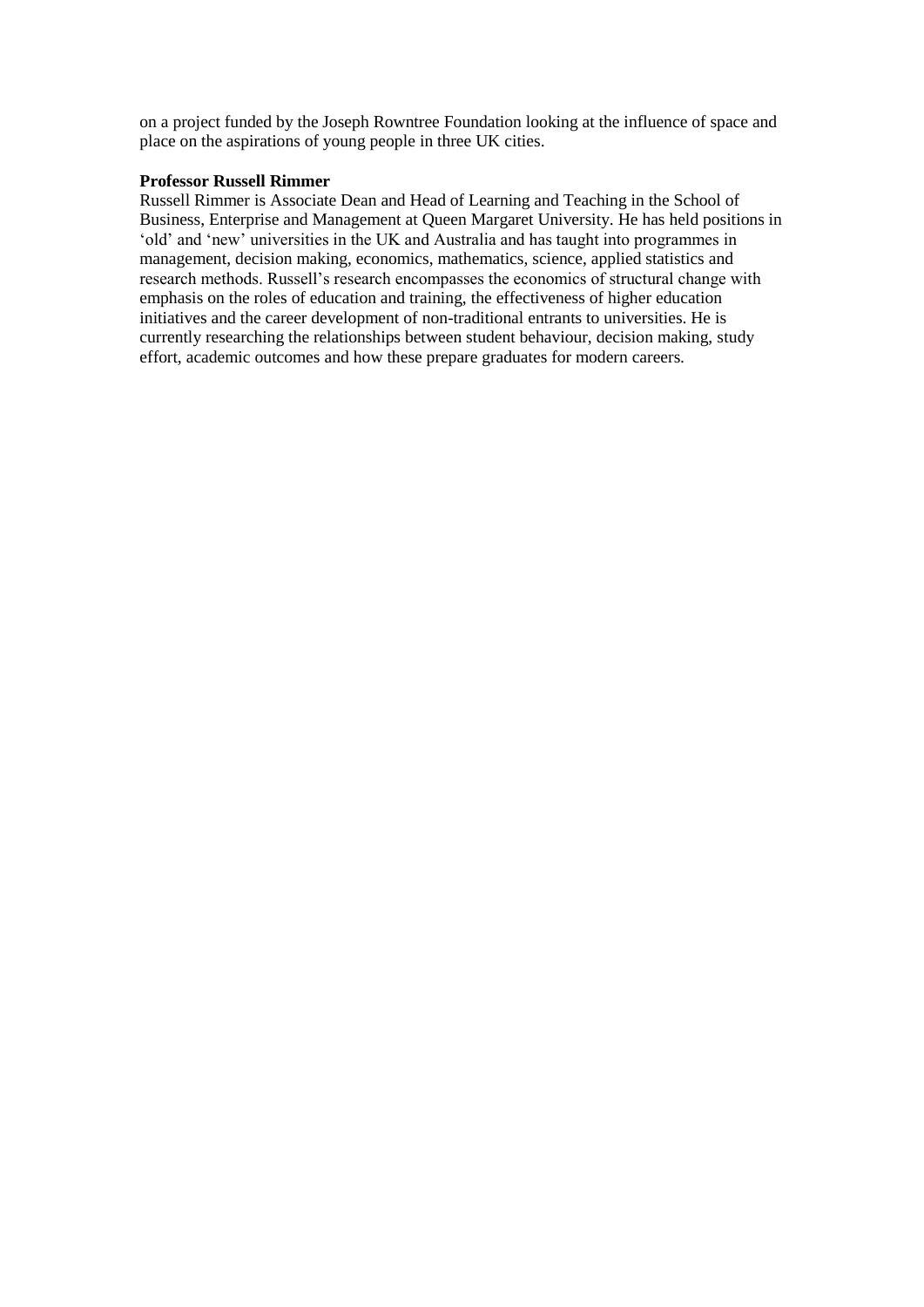# **Qualitative analysis of a Self Administered Motivational Instrument (SAMI): implications for students, teachers and researchers**

## **Abstract**

The SAMI (Self Administered Motivational Instrument) is a low-cost intervention that uses motivational interviewing, aspects of the RASI learning-style instrument and analytical decision making to assist students' to reflect on approaches to study and motivate change. It is a self-help guide which can be completed within 30 minutes.

The impact of the SAMI on deep and strategic approaches to study and student attainment was established earlier (Duffy and Rimmer, 2008). These results were based on a quantitative analysis of data using SPSS and AMOS. Students who completed the SAMI increased their strategic approach to study and had a higher chance of obtaining the top two grades of A or B1 in assessments. Further, a small to moderate effect size of 0.32 was noted in changes in strategic scores on the RASI.

The current paper concerns qualitative SAMI information gathered from 88 first-level, pre-registration nursing students studying at a university in the west of Scotland. Their SAMIs were transcribed and a thematic analysis carried out using NVivo, with independent- and multiple checking employed in an effort to ensure reliability and validity. Further, Prochaska and Di Clemente's cycle of change and changes in students' RASI scores were used to interpret students' qualitative responses. Groups of themes were identified and within grouped responses it became apparent that: some students do not want to change; some want to change but cannot; and some make considerable changes to time allocation in relation to study, family, work and social life.

It is concluded that while the SAMI is an innovative, cost effective method of encouraging students to think through the process of change in relation to their approach to study, consideration should be given to including a preliminary section that assesses students preparedness for change. Moreover, the results of this current research suggest that a comparison with SAMI material provided by post-registration nurses studying for degrees could Prochaska and Di Clemente's reveal substantial differences.

**Keywords**: motivational interviewing, deep- and strategic learning, dissonance, decision making and action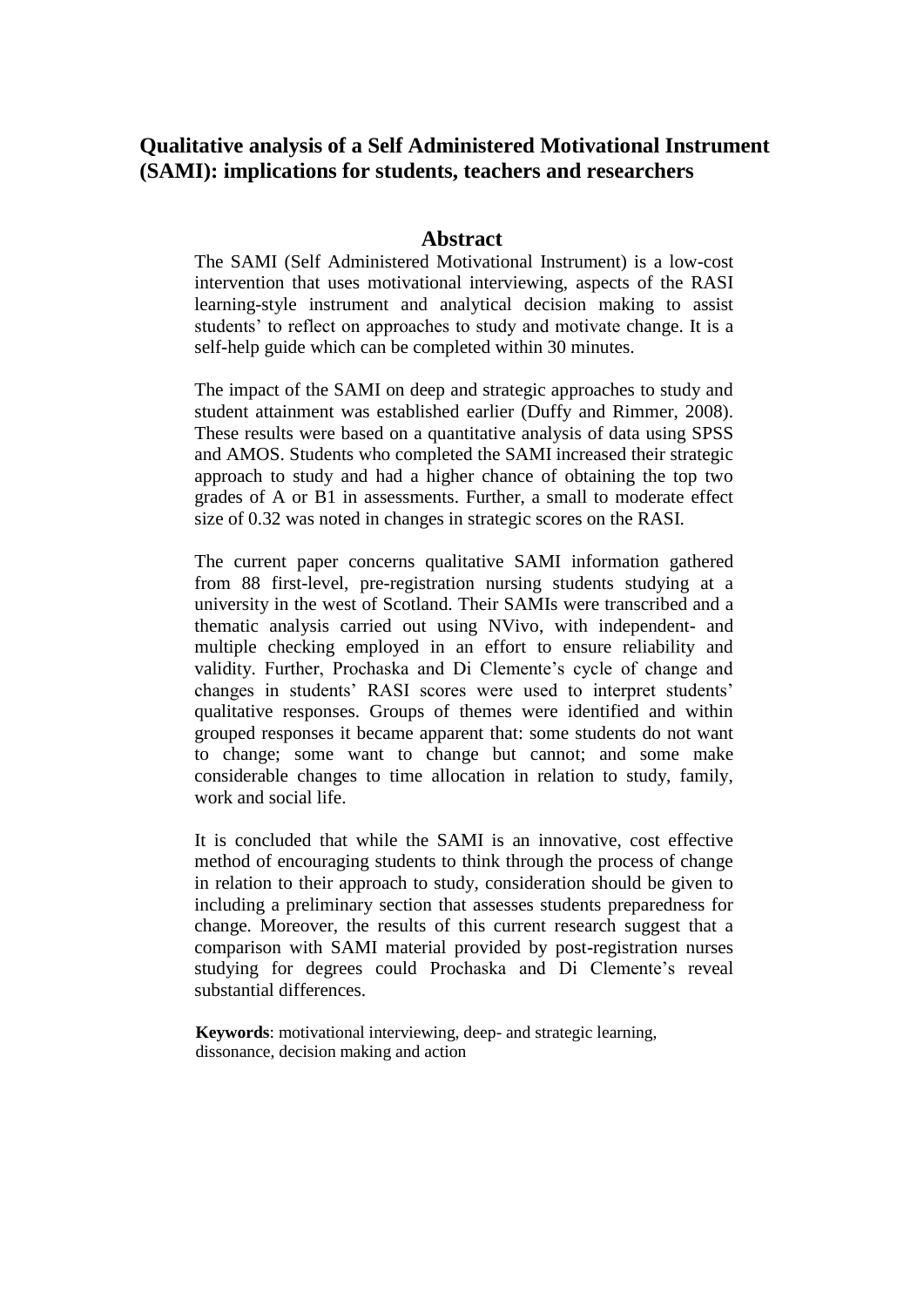## **Introduction**

A low-cost intervention (known as the SAMI or Self Administered Motivational Instrument) has been developed using motivational interviewing, learning-style theory and analytical decision making. Its originators saw this as the first application of an instrument based on motivational interviewing to assist students' to reflect on changing their approaches to study and motivate actual change. It is a self-help guide which is self-administered within 30 minutes.

This instrument has been trialled with pre- and post-registration nursing students at a Scottish university. Students who completed the SAMI increased their strategic approach to study and had a higher chance of obtaining the top two grades of A or B1 compared with those who did not. Further, a small to moderate effect size of 0.32 was noted for strategic scores. That is, the SAMI was found to have quantitatively significant effects on academic performance and on change to a more strategic approach to learning (Duffy & Rimmer 2008).

The focus in this paper is qualitative, drawing on responses to items prompting students to:

- 1. reflect on the benefits and costs of changing approaches to study; and
- 2. take decisions and enact them to form new study regimes, where appropriate.

A concentration on qualitative evidence from the SAMI is important because, while the statistical results of applying the instrument suggest strongly there are effects on learning style and academic outcomes, it cannot be assumed that every student is ready to change his or her approach to study. For example, what induces a traditional student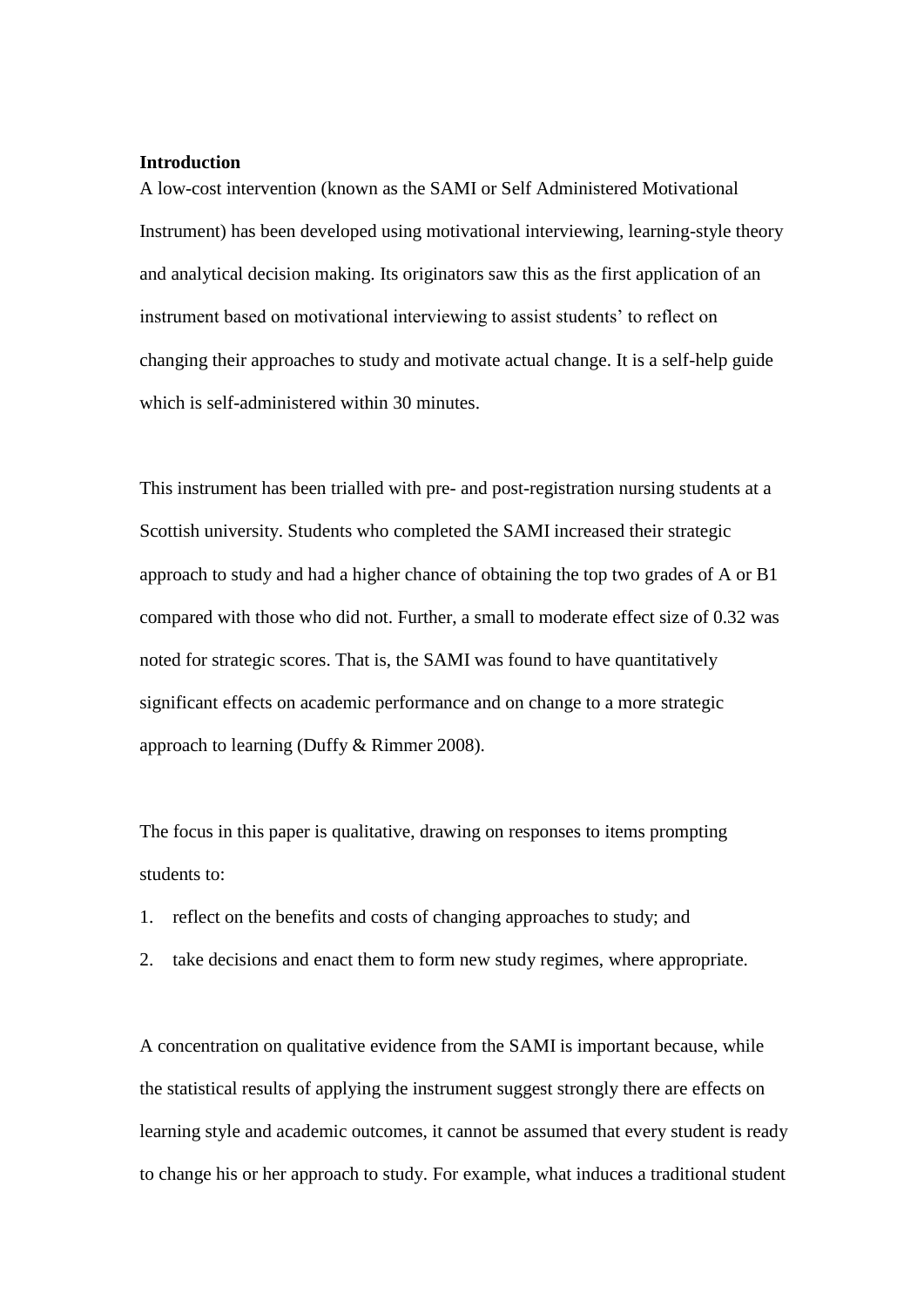(one going straight from school to university) to study more or less intensively is likely to differ to the study effort and scope for change of a 45 year old, working mother with aged parents to consider. Hence, via the qualitative responses to the SAMI, students' readiness to respond to the instrument can be assessed. It is hoped that this will guide researchers and teachers to consider the evolution and refinement of the instrument and to interpret the evidence contained in SAMI responses.

In the next section, an overview is provided of the literature underpinning the SAMI. Following this, the method of assessing evidence is discussed. This involved finding correspondences and reaching agreement between the three authors on themes and the groupings of SAMI responses. The groups are discussed using: (i) changes in scores on deep- and strategic learning over the course of the research; (ii) and using Prochaska and DiClemente's (1982) stages of change to attempt to understand different learning-style changes for students giving similar responses to SAMI items. The groups are presented and discussed in the fourth section of the paper. Finally, conclusions and areas for further research are presented.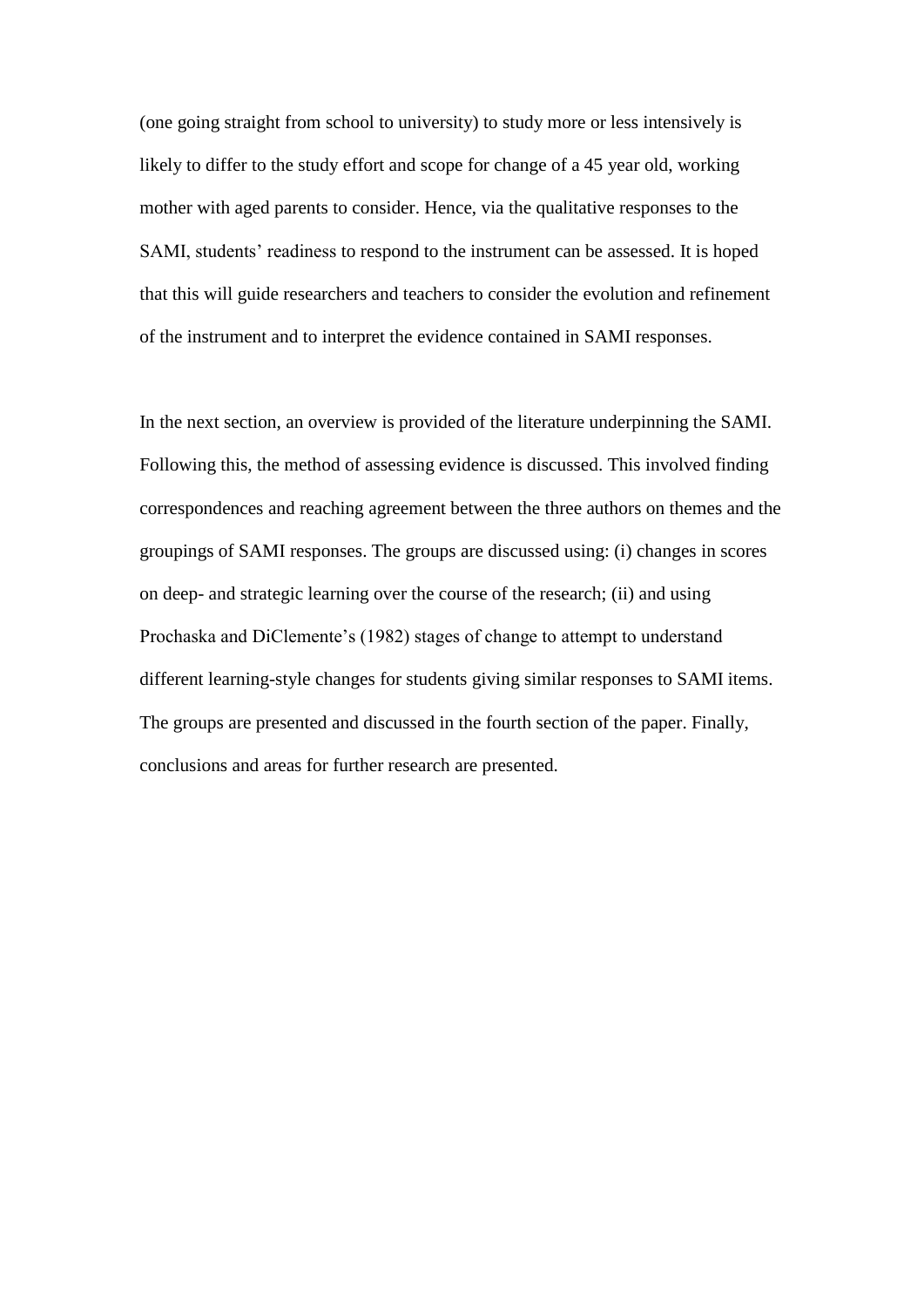## **Theory and design of the SAMI**

The sections of the SAMI involve:

- 1. students estimating of how well they are doing with their studies currently and how well they could do if they 'tried their hardest' (Together, these items are referred to as the 'How well' questions.);
- 2. measurement of deep and strategic learning;
- 3. setting out advantages and disadvantages of making changes to study approach;
- 4. students defining their main study issue(s) or problem(s) and generating possible solution(s); and
- 5. consideration of barriers to achieving planned changes.

The first two sections of the SAMI were intended to raise awareness of issues students may have had with their studies. The aim was to introduce a key part of motivational interviewing – self review (Miller & Rollnick 2002). The first question posed in Section 1 was taken from the ASSIST questionnaire (Tait & Entwistle 1996); while the second question was set in the same form as the first, with the intention of fostering ambivalence or dissonance – another key aspect of motivational interviewing (Miller & Rollnick 2002) – about current study practice.

Self review and the possibility of ambivalence were again foci of Section 2, in which students responded to 20 items (ten on strategic learning and ten on deep learning) from the RASI learning style inventory (Duff 1997). Duffy and Rimmer (2008; 2009) discuss the validity and reliability of these items, the changes in inventory outcomes over the course of the research and how the changes relate to academic grades. The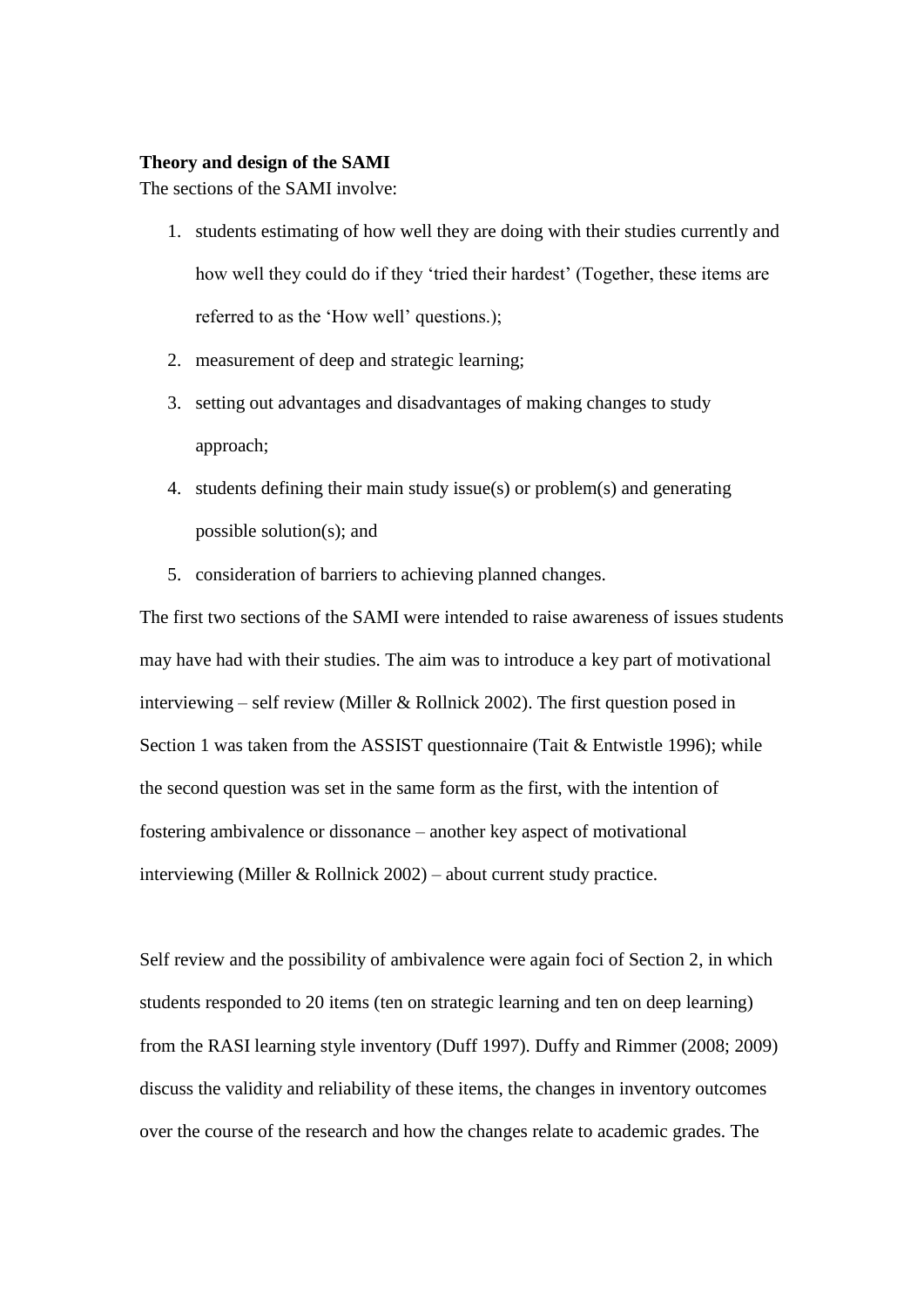RASI was used because it met all of the benchmarks of Coffield *et al*. (2004) in relation to reliability and validity.

Students were next invited in Section 3 to consider decisional balance (listing and reflecting on the costs and benefits of change) in relation to: (i) continuing their current study practises; and (ii) alternatively amending study approaches. In this section, most students could and did make 'self-motivational statements' and embark on 'change talk' (Miller & Rollnick 2002). Given the emergence of self-motivational statements and/or change talk, this indicates the possibility of a student considering change and is seen as a further key aspect of motivational interviewing (*ibid*.), which 'encourages respondents to make links between [their] situation, their behaviour and likely consequences' (Duffy & Rimmer 2009).

Section 4 of the SAMI is about analytical problem solving, in which students identify the main problems they have with their study approaches (Whetten  $&$  Cameron 2006). Brainstorming is then encouraged to compile many possible solutions to the main problems. The SAMI provides scope for up to 10 potential solutions. Following this, Section 4 is used to lead students to evaluate potential solutions, decide on which to implement and then set realistic and achievable goals for their study outcomes.

The final section of the SAMI invites students to consider barriers to achieving goals and study outcomes. 'The awareness of potential obstacles provides students with the opportunity to consider ways to either remove, avoid or get around obstacles, should they arise' (Duffy & Rimmer 2008, p. 35). Bringing students to consider barriers to achievement also has elements of fostering dissonance or ambivalence about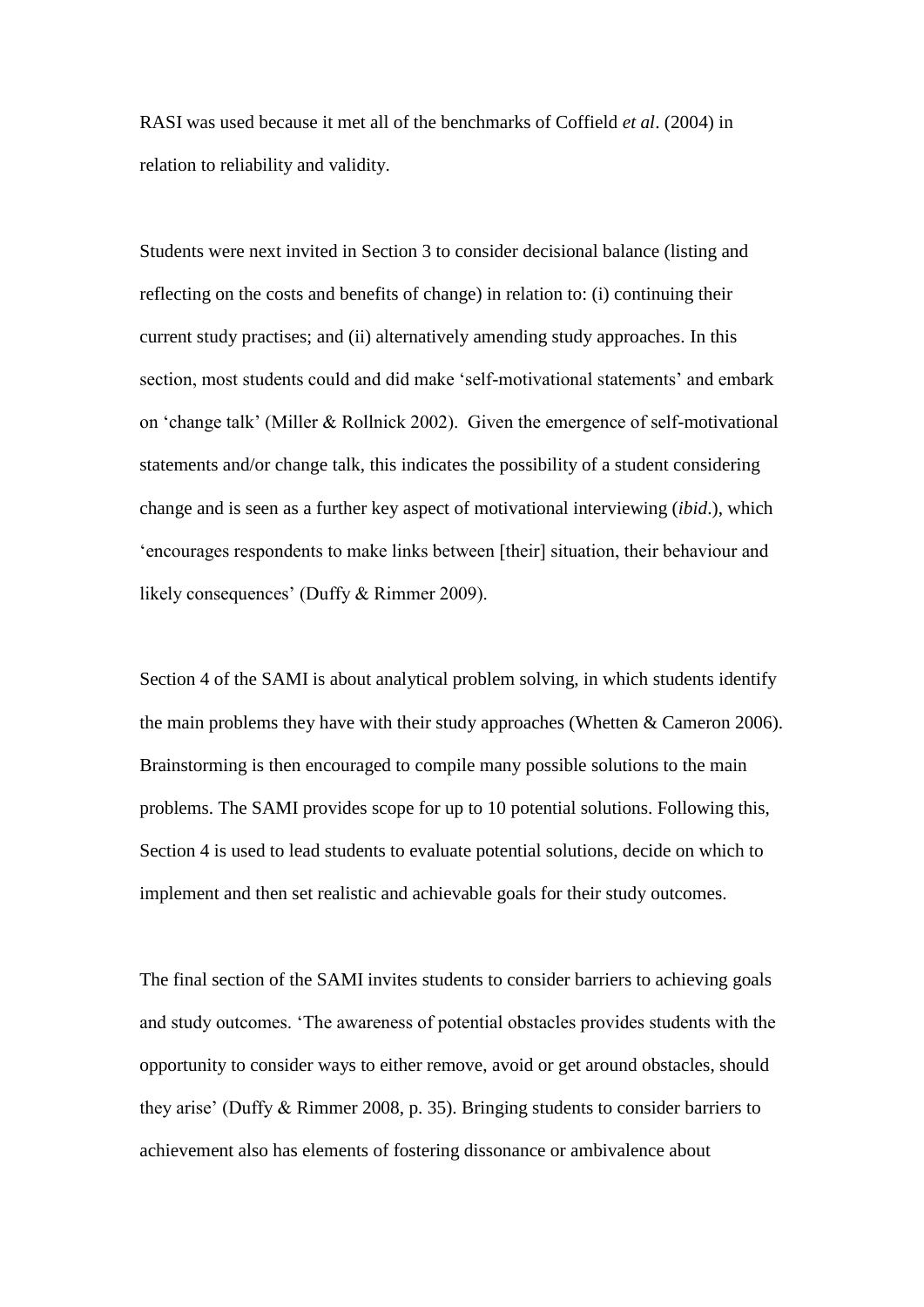interruptions to effective change, the importance of being alert for barriers and being prepared to overcome them.

As noted earlier, students may not be in the same state of readiness for change. This may be associated with internal or external influences. Prochaska and Di Clemente (1982) discuss the cycle of personal change in terms of the following stages.

- *Pre-contemplation*: In this stage a student may benefit most from the emergence of an awareness of having study difficulties. Such students may be dismissive of this or subsequent items in the SAMI (or any other form of counselling or assistance) aimed at planning for change. That is, precontemplative students may not even perceive the existence of problems, let alone the need to change.
	- *Contemplation*: Students at the contemplation stage are likely to experience dissonance or be ambivalent about study issues and adhering to a planned programme of change. Such students are therefore likely to respond positively to the decisional balance components of the SAMI and of generating possible and realistic solutions to the issues causing ambivalence. These components and the first two sections of the SAMI may therefore serve to 'tip the balance' towards a commitment to completing the instrument and attaining the desired goals.
	- *Determination*: Students at the determination stage of the cycle developed by Prochaska and Di Climente may identify the need for change via the decisional-balance components of the SAMI. They may be induced in subsequent sections to problem solve and devise changed approaches to study. However, they may lack the confidence or skills required for planning or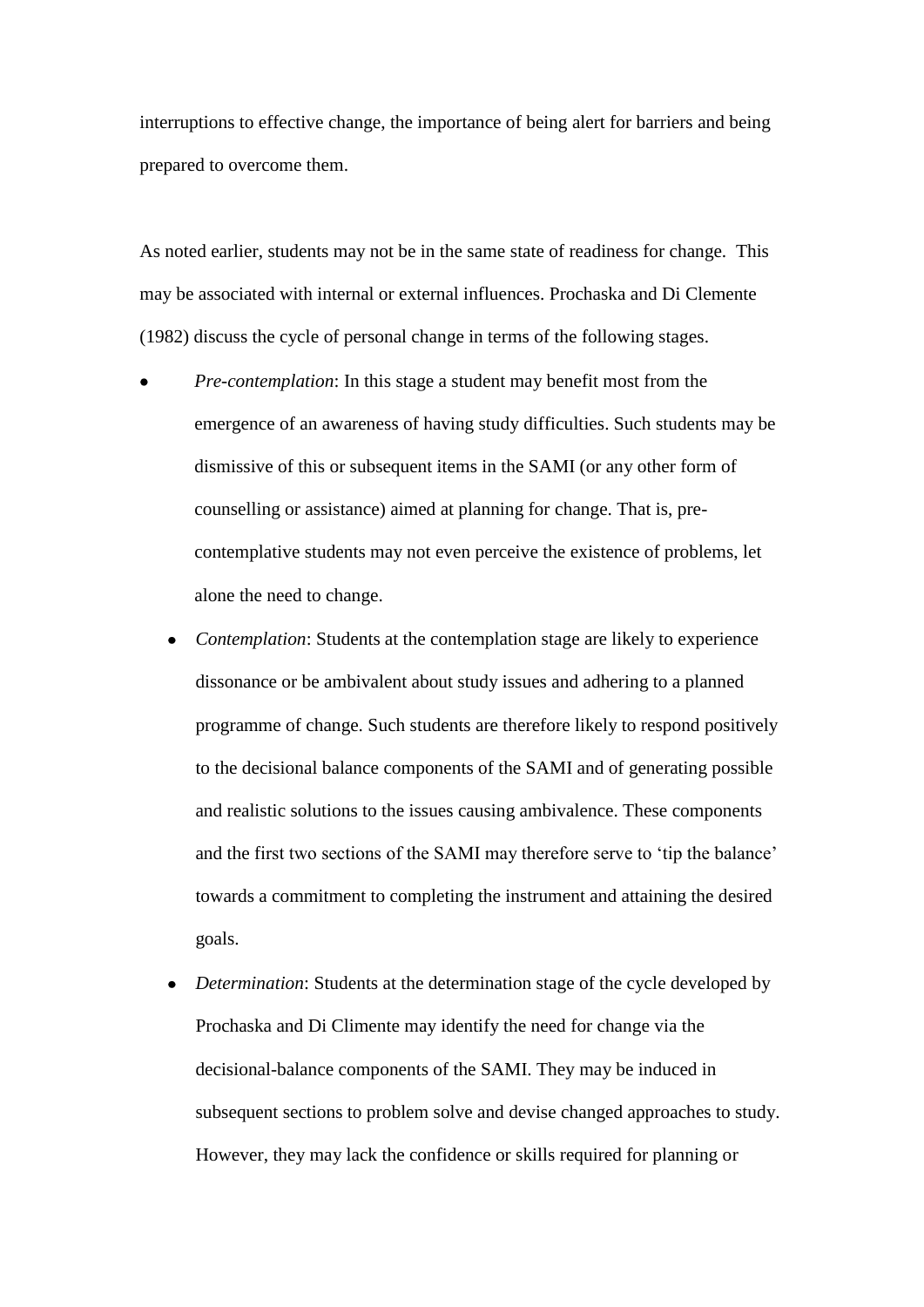carrying out planned change. This may constrain their engagement with the sections of the SAMI following the decisional-balance components. To revisit the previous stage, it is possible determination-stage students are already aware of the decisional-balance components, so pay scant attention to this in completing the SAMI; but, they may excel when equipped with problem-solving and planning skills in subsequent sections.

- *Action*: Some students who are at the action stage might benefit from doing the SAMI, revisiting ambivalence about aspects of study and the subsequent identification of issues and potential solutions. However, it is conceivable most students at the action stage see the SAMI as a frustration, in that they have moved beyond, for example, awareness raising and/or the need to be introduced to analytical problem solving. Consequently, the administration of the instrument to people at the action stage may produce at best sparse responses to many SAMI items.
- *Maintenance*: Students in this stage may be assisted by SAMI components relating to decisional balance to reinforce the motivation for planned change and reaching desired goals. Alternatively, such students may not see the need to re-visit problematic areas of their study regimes, because they are doing sufficiently well not to be worried or to have experienced ambivalence.
- *Relapse*: For students in this situation, the SAMI can serve to renew student commitment to change, reviving plans that lapsed and re-asserting goals that remain unattained. There are two aspects to consider. First, regarding obstacles to change, students completing the SAMI could identify problematic situations that lead to lapsing, relapse or collapse of their planned change. The second feature is that, having had a breakdown of plans, students may regress to one of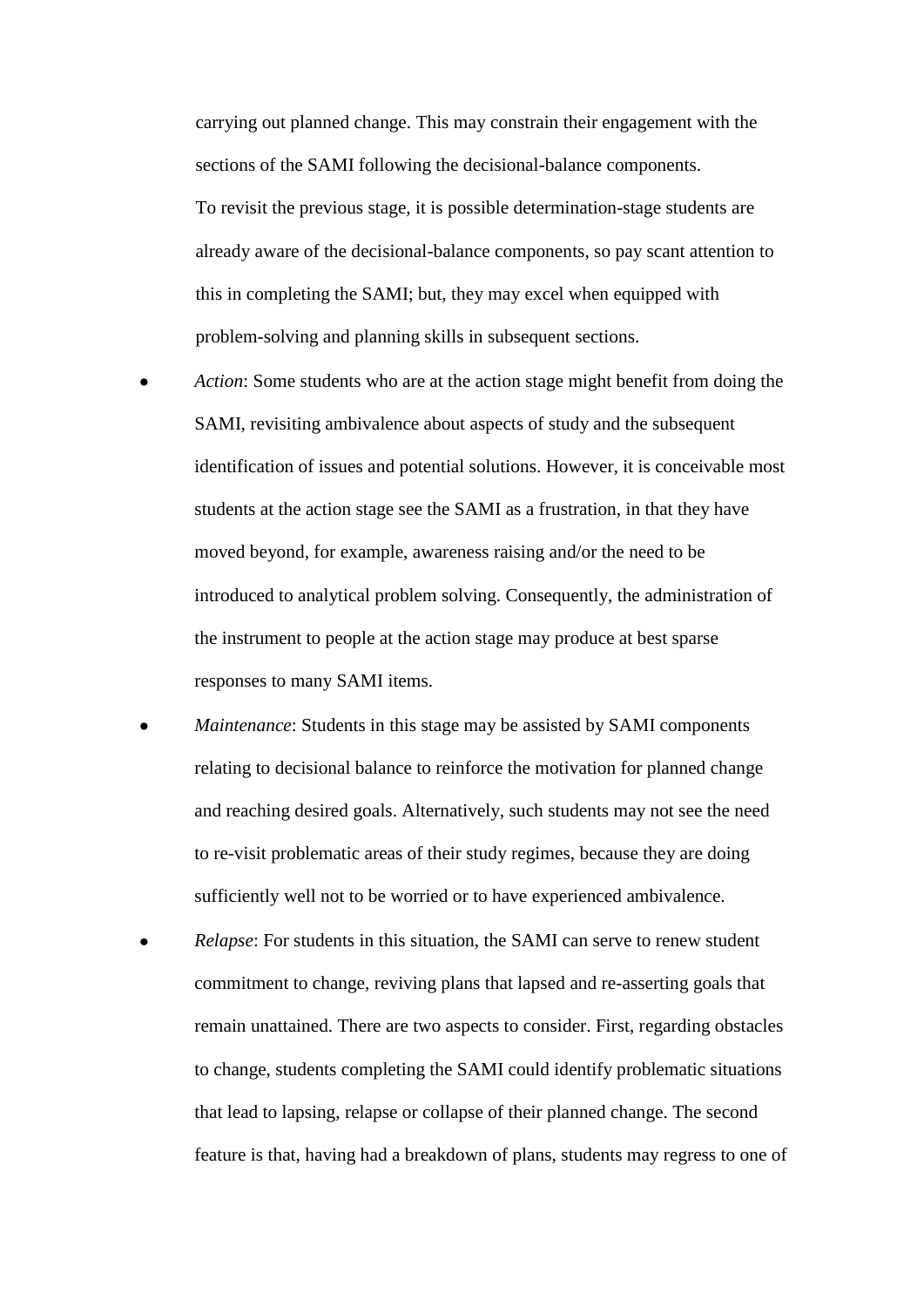the stages of change above. Some may regress and become stuck in precontemplation; while in contrast others may quickly recover from a stage such as contemplation to reach the action stage.

Students may go around the cycle from pre-contemplation to relapse one or more times, before changing their behaviour in line with the determinations they have made. They may stay in each stage for differing amounts of time and while in a particular stage, students may be assisted to change by different influences, depending on the stage (Duffy 2010).

The Prochaska and Di Clemente approach suggests that the SAMI may not be as effective for some students as for others. On the other hand, the SAMI may assist students to move speedily from one stage to another. In the context of this investigation of qualitative responses to SAMI items, it should be remembered that whatever the intensity of ambivalence felt by an individual student, there may be other factors, such as position in the cycle of change, which will affect responses.

In the commentary above on the stages of change, it was noted that being in some of them may be associated with a reduction in the volume of material written by respondents. However, nowhere was it noted that being in a particular stage was likely to affect disproportionately, positively or negatively, the numerical responses of students to the first two sections of the SAMI. In the next section the method of investigation is discussed and how use is made of the quantitative responses along with the extraction of themes from qualitative information supplied by students.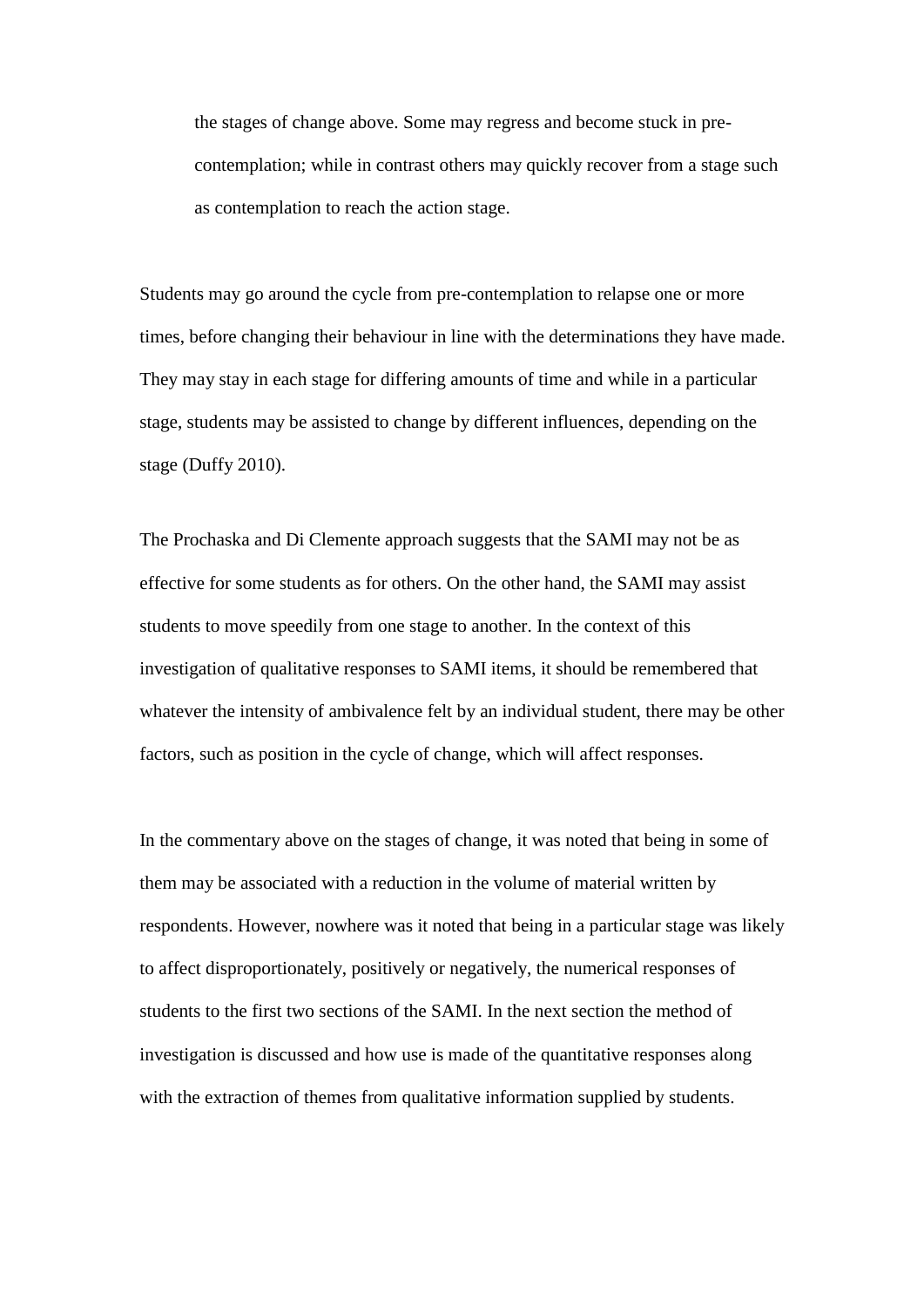#### **Method**

The focus in the current paper is to investigate qualitative SAMI responses provided by students on first-year, *pre-registration* nursing programmes at a university in the west of Scotland. Pre-registration students are those who do not have any nursing qualifications, but were embarking on a three-year professional training programme. Eighty eight respondents completed the SAMI in week 2 of their first semester studying at university. Participants' ages were from 17 to 51, and 91 per cent were female. These students again did the RASI component of the SAMI in week 11 of Semester 1, before academic course assessment outcomes were known.

Major concerns in coding the qualitative responses were to ensure reliability and validity (Golafshani 2003). To ensure the latter, attempts were made to reconcile the qualitative themes with the quantitative data gathered via the RASI responses. This form of convergence with other data is reported in the next section. Moreover, as is explained below, checks on emerging themes were carried out by each of the researchers. This is one form of independent/multiple checking available to a team of authors (see Ratcliff 1995). Multiple coding of transcripts by the authors was also undertaken to facilitate reliability of the process (Morse *et al*. 2002; Golafashani 2003).

Data derived from completion of the SAMI were transcribed and a thematic analysis carried out by one author using NVivo. The themes that emerged concerned each area of the SAMI (see the list of five stylised parts of the instrument given at the beginning of the previous section).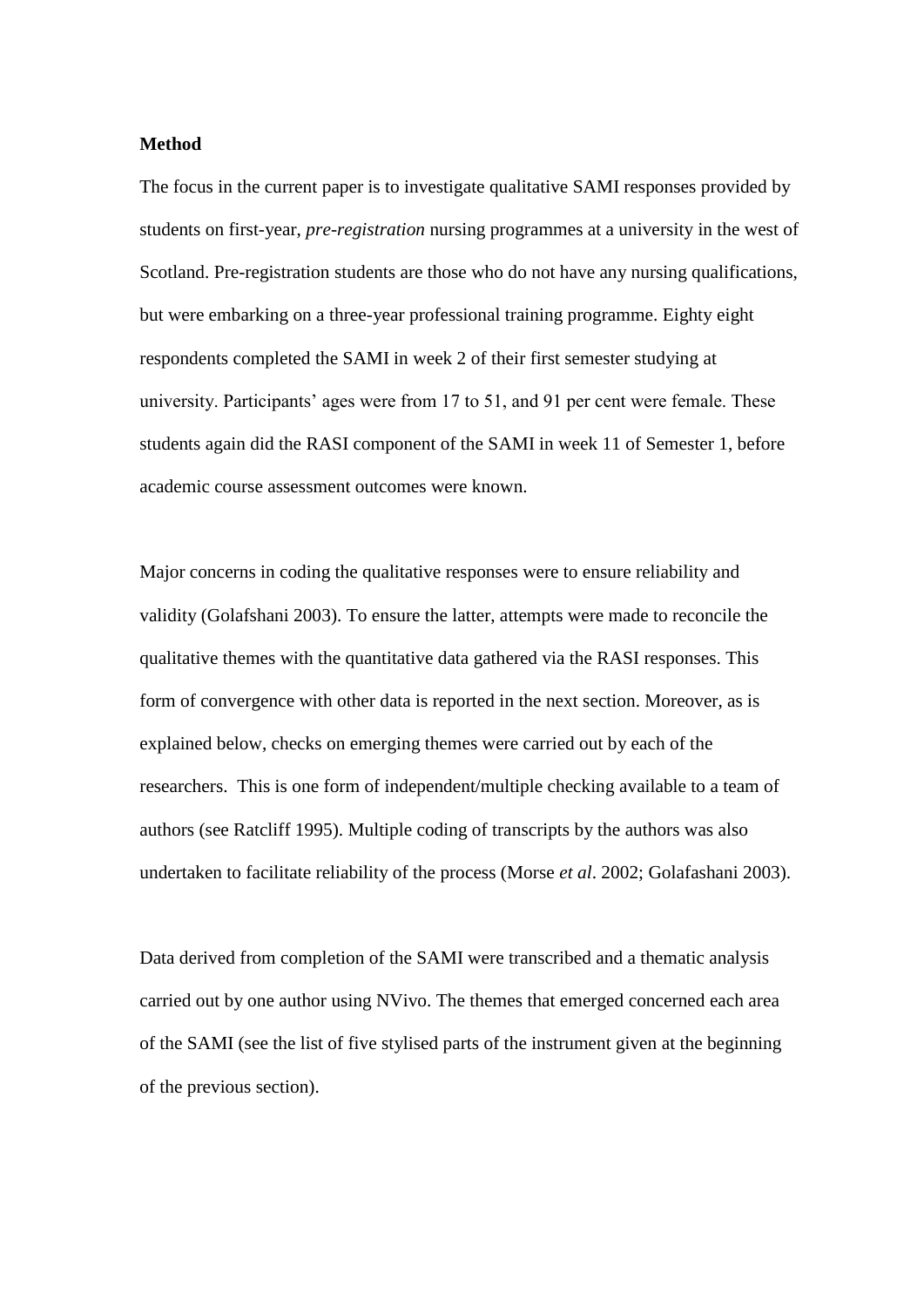Next each author worked directly with some of the hardcopy SAMI items to code responses and then to cross-reference these to NVivo themes and the coding reports. Each coding was then reviewed by the other authors to confirm satisfactory levels of correspondence and agreement on constructs.

In a second phase, the themes from NVivo were re-visited, with the authors undertaking a second level of analysis to group themes – again guided by correspondence of authors' groupings. Four groups emerged. These are discussed in the next section, using the stages of change identified by Prochaska and Di Clemente to illuminate examples of student responses.

## **Grouped themes**

From the NVivo encoding, 14 initial themes were identified. An indication of the range of responses is that students expressed concern (in the very first section of the SAMI) that their scores on the 'How well' questions differed, through to issues of identifying study related problems and planning solutions (in sections towards the end of the instrument). As indicated in the previous section, the efforts made by the authors to guarantee validity and reliability led to the formation of four groups of themes, which are shown in the columns of Table 1. The groups were given the descriptive titles:

**Group 1**: Initial reflection and identification **Group 2**: Benefits of action **Group 3**: Identified issues **Group 4**: Application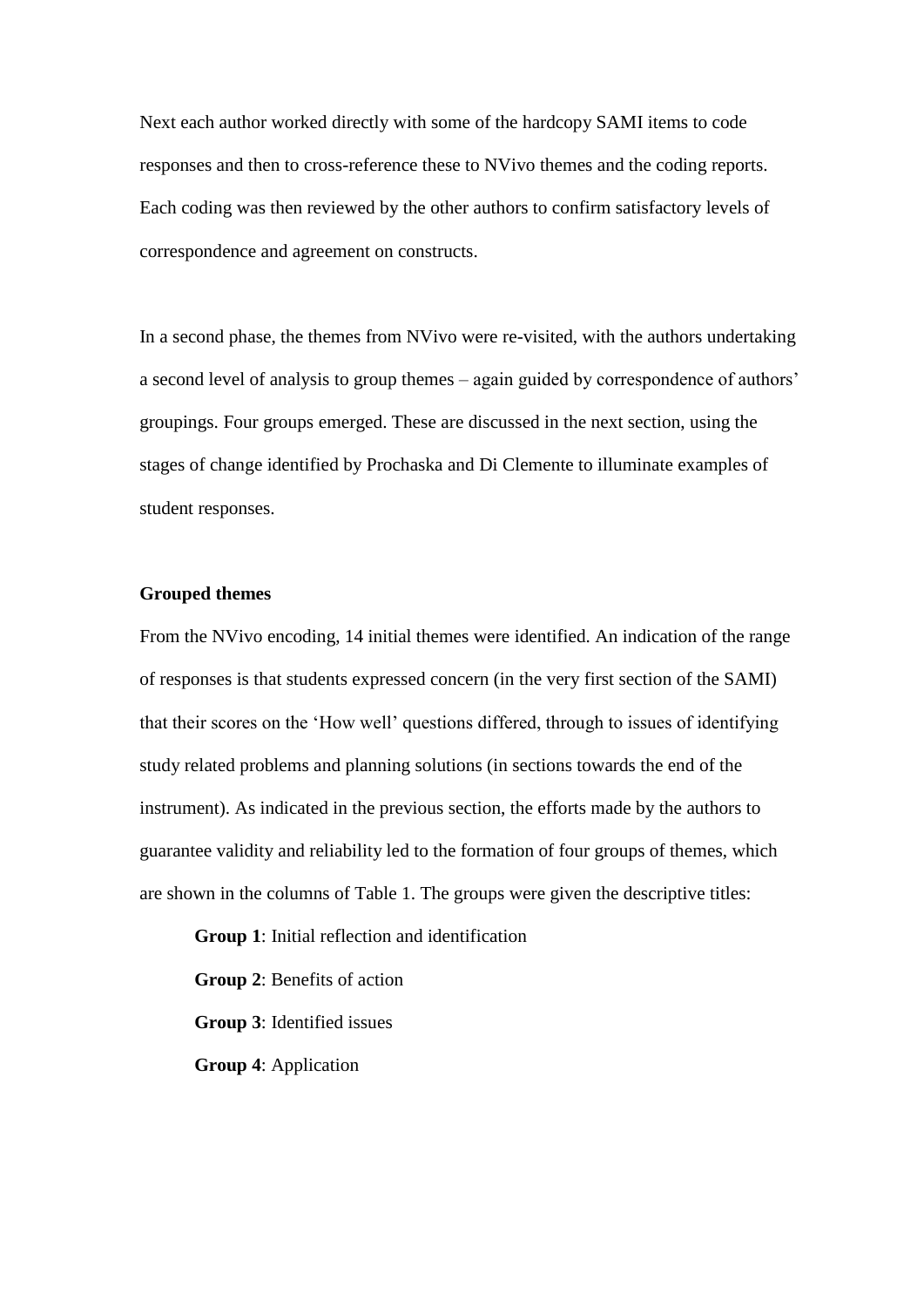For each group, typical responses are shown in Tables 2 to 5, along with changes in deep and strategic scores from week 2 to week 11 of the semester. The annotations D+, D-, S+ and S- are used to indicate what changes in deep- (indicated as D) and strategic scores (indicated S) occurred. Where there was no change, a D or S is not given. (Note that the RASI scores are reliable and valid. See Appendix 1.)

| <b>NVivo theme</b>                      | Group 1 | Group 2 | Group 3      | Group $4^i$ |
|-----------------------------------------|---------|---------|--------------|-------------|
| 'How well' scores differ                |         |         |              |             |
| Deep and strategic scores were liked    | ✔       |         |              |             |
| Deep and strategic scores were disliked | ✓       |         |              |             |
| Problems with study approach            |         |         |              |             |
| Worried about difficulties of change    |         |         | $\checkmark$ |             |
| Drawbacks to change                     |         |         |              |             |
| Benefits of change                      |         |         |              |             |
| Obstacles to change                     |         |         |              |             |
| Reasons for change                      |         | ✓       |              |             |
| Specific steps to be taken              |         |         |              |             |
| <b>First solution</b>                   |         |         |              |             |
| Action for first solution               |         |         |              |             |
| Concerns about plans                    |         |         |              |             |

**Table 1 Grouped themes from SAMI responses**

Across Tables 2 to 5, the greatest magnitude changes in deep- and strategic scores are 10 and 14 respectively. More than 70 per cent of students changed their deep or strategic score by as much as  $+5$  or  $-5$  points between weeks 2 and week 11. With this use of quantitative information and the use made below of Prochaska and DiClemente's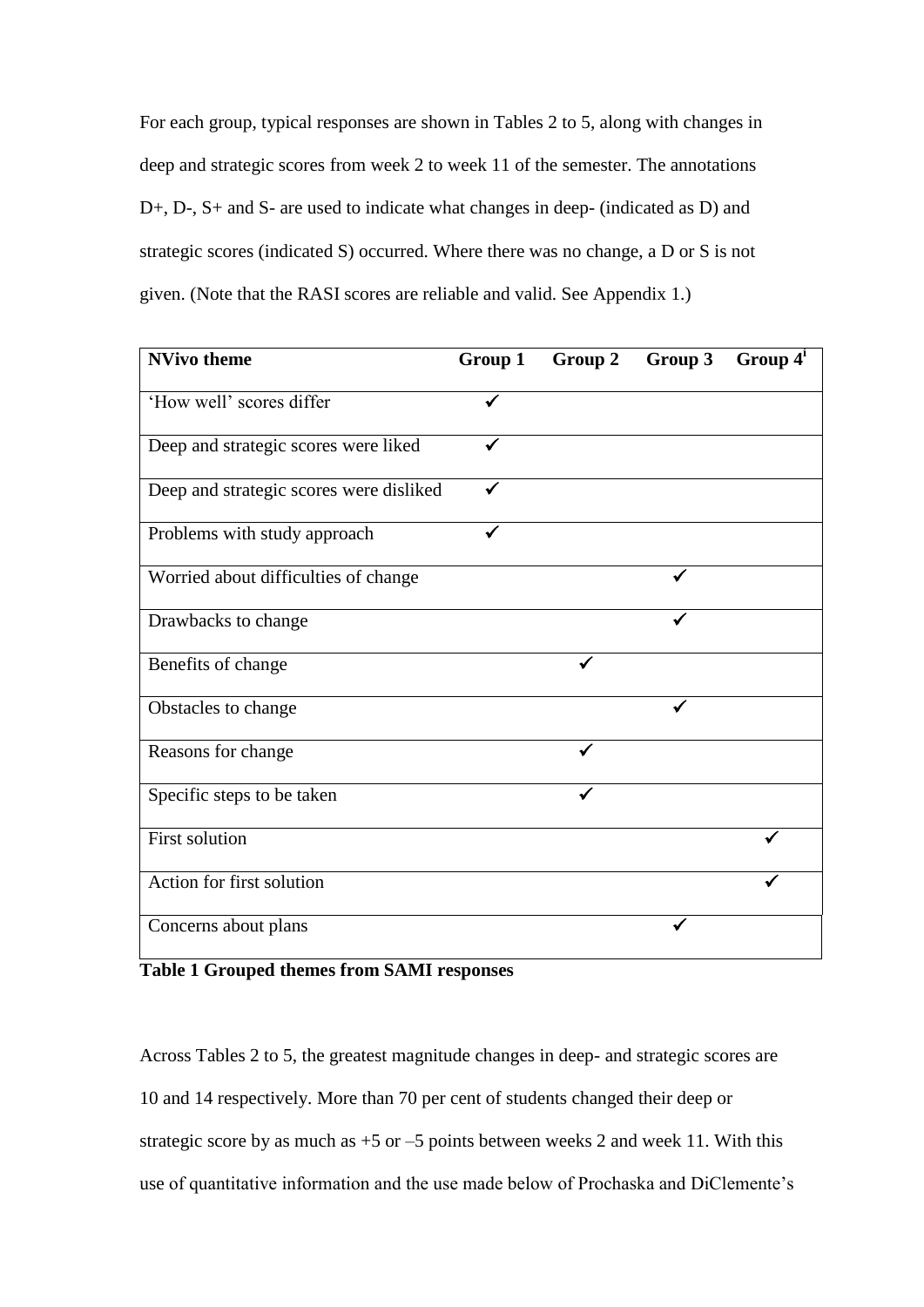stages of change, it is hoped that greater insight can be gained into the responses made by students to the sections of the SAMI. In turn, the objective is to find ways of improving the instrument and of helping stakeholders (respondents, lecturers and researchers) to interpret completed SAMIs.

The pairing of learning-style changes with themes in Group 1 is shown in Table 2. It appears that if students expressed concern about differences in the two 'How well' scores (see the first box in Table 2), then there were likely to be changes of four or more in strategic scores, provided the students were more specific than merely noting they 'need to study more'. In the same section of Table 2, a decline of six in deep score accompanies one respondent's claim that 'It doesn't bother me'. This student may be pre-contemplative or in a stage of maintenance in terms of Prochaska and DiClemente's taxonomy. However, the change of six in deep score with no change in strategic score, suggests changed study approach, but relapse may have occurred, perhaps to being pre-contemplative.

The theme of recognising problems with current study approaches (the second box of Table 2) is associated with no change in strategic score through to an increase of 14. Two responses mention time and are associated with increases in deep scores of eight or nine, although one involved no strategic change and the other  $+14$ , the maximum observed among the pre-registration nurses. Apparently, becoming deeper brings an awareness of needing to find time for study. The fact that one respondent did not experience an increase in strategic score could be associated with the general tendency for strategic scores to be higher relative to deep scores when measured initially in week 2. The student was already highly strategic in study approach.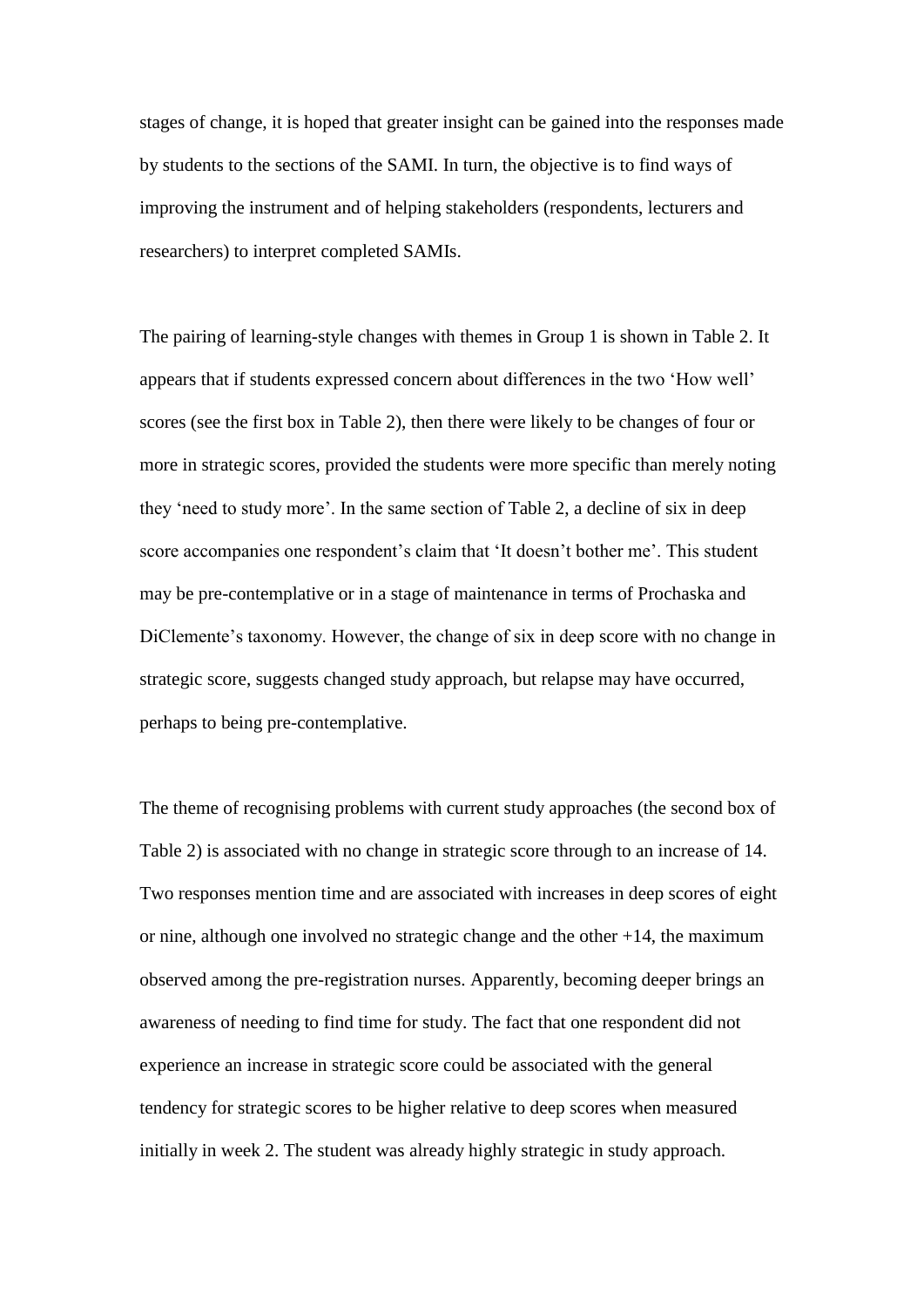| <b>Group 1:</b> Initial reflection and identification                |  |  |
|----------------------------------------------------------------------|--|--|
| 'How well' scores differ                                             |  |  |
| It doesn't bother me $(D-6)$                                         |  |  |
| I need to study more                                                 |  |  |
| I am able to better juggle work and family $(S+4)$                   |  |  |
| I am able to do better $(S+14)$                                      |  |  |
| I need to try harder $(S+14)$                                        |  |  |
| Problems with approach to study                                      |  |  |
| Juggling commitments                                                 |  |  |
| Difficulty concentrating, getting started, distractions; $(S+4)$     |  |  |
| Finding time in a suitable environment $(D+8)$                       |  |  |
| Time management (work, family, health, study, leisure) $(D+9,$       |  |  |
| $S+14$                                                               |  |  |
| Like deep- and strategic scores                                      |  |  |
| It shows me there is room for improvement                            |  |  |
| It's fair, what I expected                                           |  |  |
| It's higher than I expected                                          |  |  |
| I liked it was not too low                                           |  |  |
| I like that it was quite high - it boosts my confidence $(D-2, S+1)$ |  |  |
| Dislike deep- and strategic scores                                   |  |  |
| Not bothered                                                         |  |  |
| There is room for improvement $(D-4, S+4)$                           |  |  |
| It could have been higher $(D+8, S-3)$                               |  |  |

**Table 2 Examples of responses in Group 1: Initial Reflection and Identification**

The theme of students liking their deep- and strategic scores appears to be characterised by no change through to slight changes in deep- and strategic scores. The statements shown are consistent generally with these students being pleased with their initial approaches to learning and so being in the maintenance stage. However, the response about room for improvement, with no change in deep- or strategic scores, may indicate pre-contemplation or a determination to change that could not be put into action.

In the final theme collected into Group 1, disliking deep- and strategic scores, is associated with no change over the semester (for someone who didn't like the score, but claimed to be 'not bothered') through to a deep change of eight and a small reduction in strategic score for someone who felt 'it could have been higher'. At the time of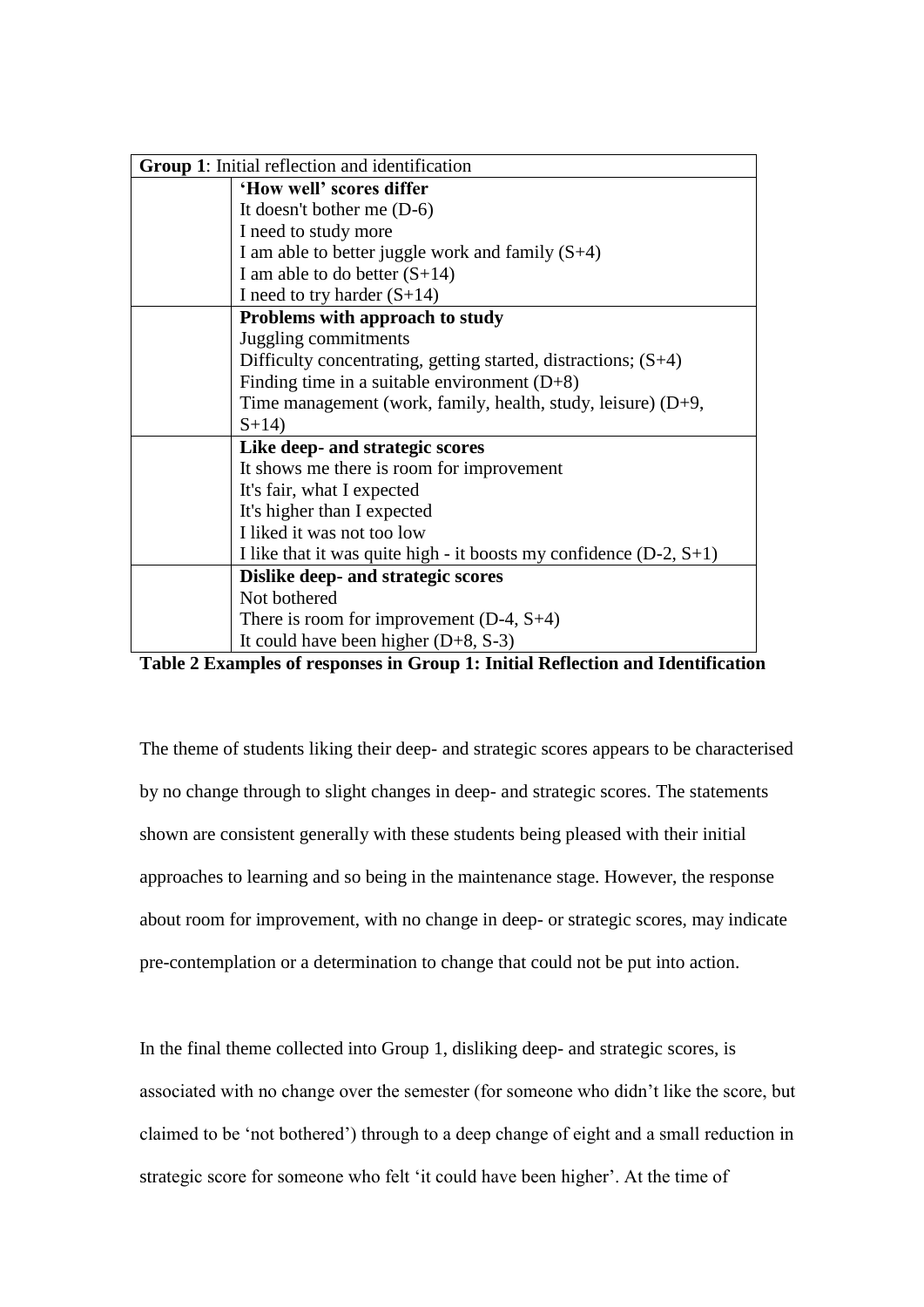completing the SAMI, the first response may have been elicited from a student who was pre-contemplative or in a stage of maintenance; while the other examples were from students who were ready to contemplate change.

In Table 2 there are examples of similar responses to SAMI items being associated with similar changes in approaches to study, at least as measured by changes in deep- or strategic scores. See for example the two statements in the first box of the table that are associated with changes of +14 in strategic score and no change in deep scores. Other examples of this in Table 2 are the statements in the third box (other than the first) for which there has been no change in learning-style scores.

On the other hand, the final statements in Table 2 are similar in that they indicate scores could be higher or improved. Yet, one statement is associated with a decrease in deep score and an increase in strategic score, while the changes are reversed for the other. Also, the deep changes differ considerably, bearing in mind that the greatest individual deep-score change was of magnitude 10. On the basis of this evidence, it would seem that students could make similar responses to the SAMI but in practice undertake different changes to their study approaches. This of course may reflect the students having different study approaches initially.

Turn now to the second group of themes, shown in Table 3. The first responses in each box include the word 'none' and are indicative of being in the maintenance or precontemplative stages of the cycle of change. Further, on the evidence of changes in deep- and strategic scores, the students concerned appear to have made few adjustments to their study regimes. Also, the fourth response in the third box of 'Other priorities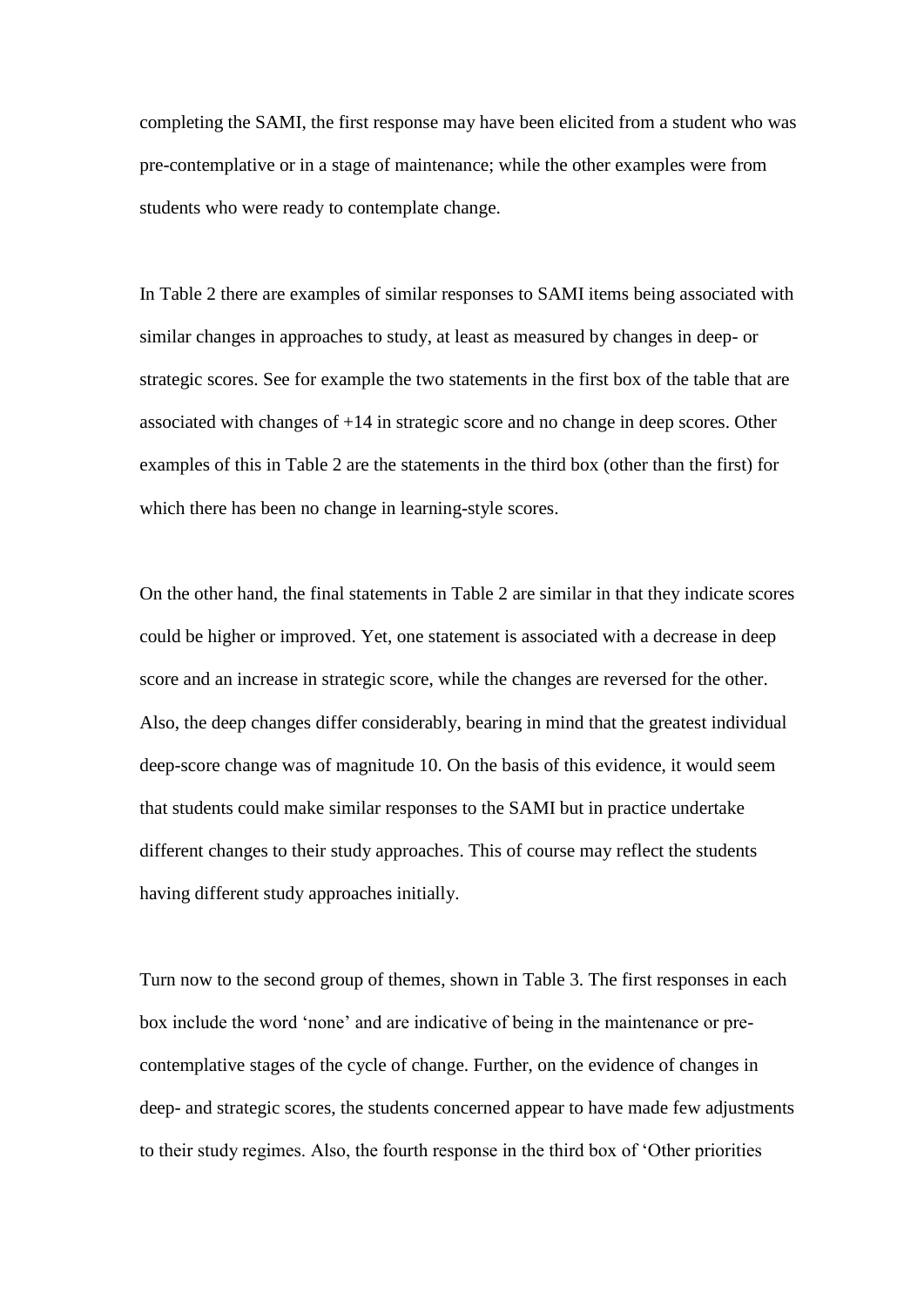(family, work, leisure)' probably came from someone who is pre-contemplative about study, as the rest of life is more important. Note that this response was followed by a decline in strategic score.

However, other students whose deep- and strategic scores did not change perceived benefits (such as higher grades and self worth), reasons (better grades and understanding) and specific steps to take (time management and concentration). In the first box of Table 3, examples are given of students who saw specific benefits of change and whose strategic scores increased over the nine weeks from week 2 to week 11 of the semester. Of the three examples in the first box, two also experienced increases in deep scores.

| Group 2: Benefits of action |                                                                |  |
|-----------------------------|----------------------------------------------------------------|--|
|                             | <b>Benefits of change</b>                                      |  |
|                             | None, my current approach is fine (D-1)                        |  |
|                             | Higher grades, learn more                                      |  |
|                             | Achieving what I am capable of                                 |  |
|                             | Self worth, feel good                                          |  |
|                             | Become a nurse, my chosen career $(D+3, S+3)$                  |  |
|                             | Less stress $(D+4, S+5)$                                       |  |
|                             | Feel more in control $(D-2, S+6)$                              |  |
|                             | <b>Reasons for change</b>                                      |  |
|                             | None, comfortable with current study approach (D-1)            |  |
|                             | Better grades, marks                                           |  |
|                             | Understand coursework better                                   |  |
|                             | Really want to pass and be a nurse                             |  |
|                             | Increase self esteem, pride                                    |  |
|                             | Better myself, make most of ability $(D-3, S+6)$               |  |
|                             | Specific steps to be taken                                     |  |
|                             | None                                                           |  |
|                             | Distractions, concentration                                    |  |
|                             | Time management                                                |  |
|                             | Other priorities (family, work, leisure) (S-2)                 |  |
|                             | Getting started and getting organised with study $(D+6, S+10)$ |  |

**Table 3 Examples of responses in Group 2: Benefits of Action**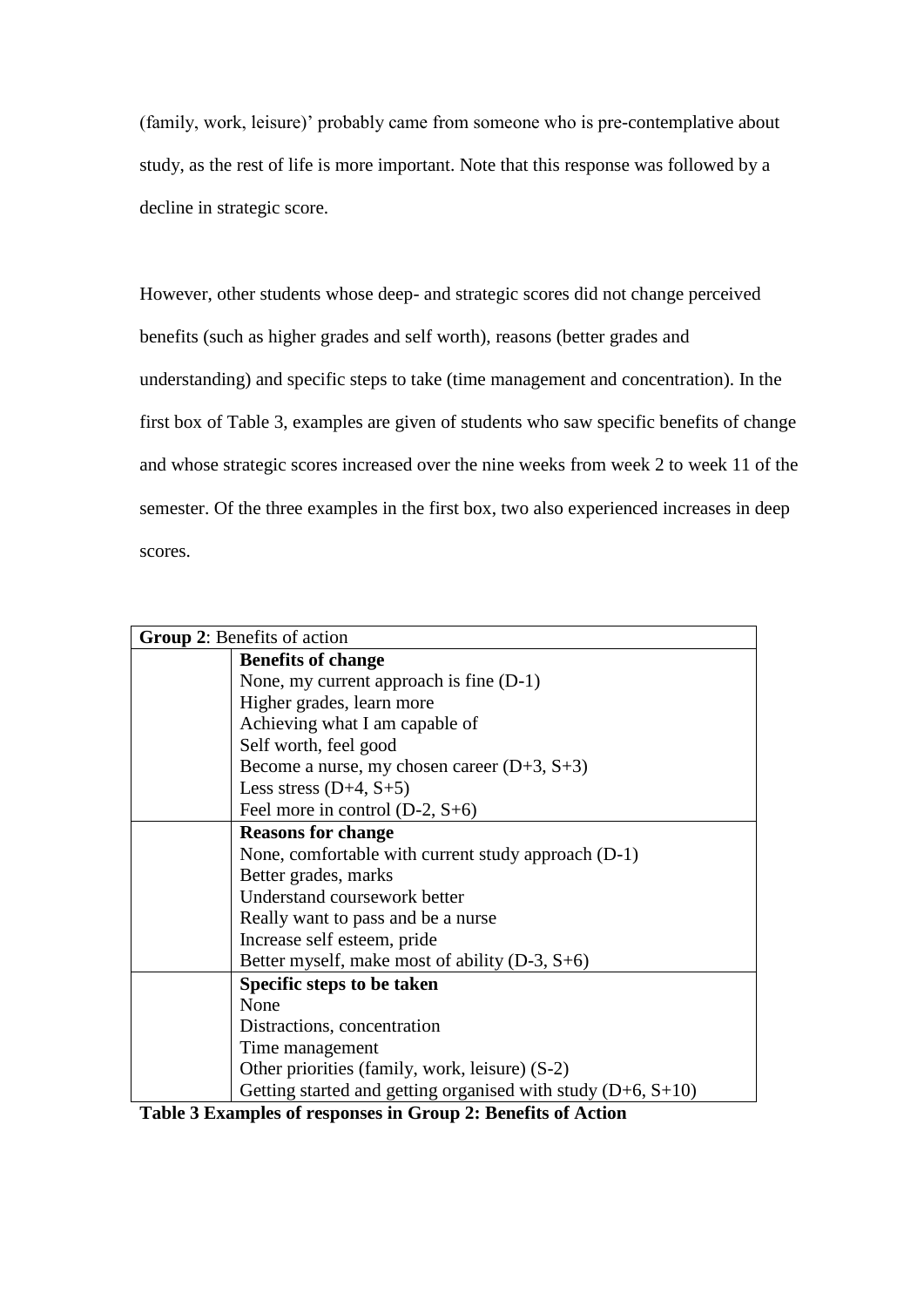Many responses in Table 3 are from students who were, or had become, determined to change when completing the SAMI. For example, consider the statements in the first box. These were elicited in response to the prompt 'If I changed my approach to study the benefits would be' and appear to be consistent with students reaching the determination stage in the Prochaska and Di Clemente cycle when completing this part of the SAMI. The responses (other than the first) shown in the second box of the table are similarly suggestive of students who have reasons to underpin their determination to change; while the statements (with exception of the first and the fourth) shown in the third box are indicative of the action stage being reached.

The third group of themes were labelled 'Identified issues' to indicate that respondents were aware of factors that could hamper the attainment of goals and the realisation of planned actions. Examples of student responses in this group are shown in Table 4. Note first that individual responses are arranged differently than in the previous two tables. That is, responses of the form 'None' are located at the bottom of boxes rather than at the top. This is because, in this group, such statements may correlate with having changes in mind. In the other groups, a response of 'None' or 'Not bothered' was suggestive of taking no action or not being bothered.

Half of the 'None' responses in Table 4 are accompanied by changes in deep- and strategic scores. One incidence of 'None' is associated with increases of 9 and 14. As this occurs in the 'Drawbacks to change' box, it would seem this student was saying in week 2 'I can see no obstacles and I should get on with it'. The positive changes in deepand strategic scores are consistent with action being taken to implement a change plan over the nine weeks between instances of completing the RASI.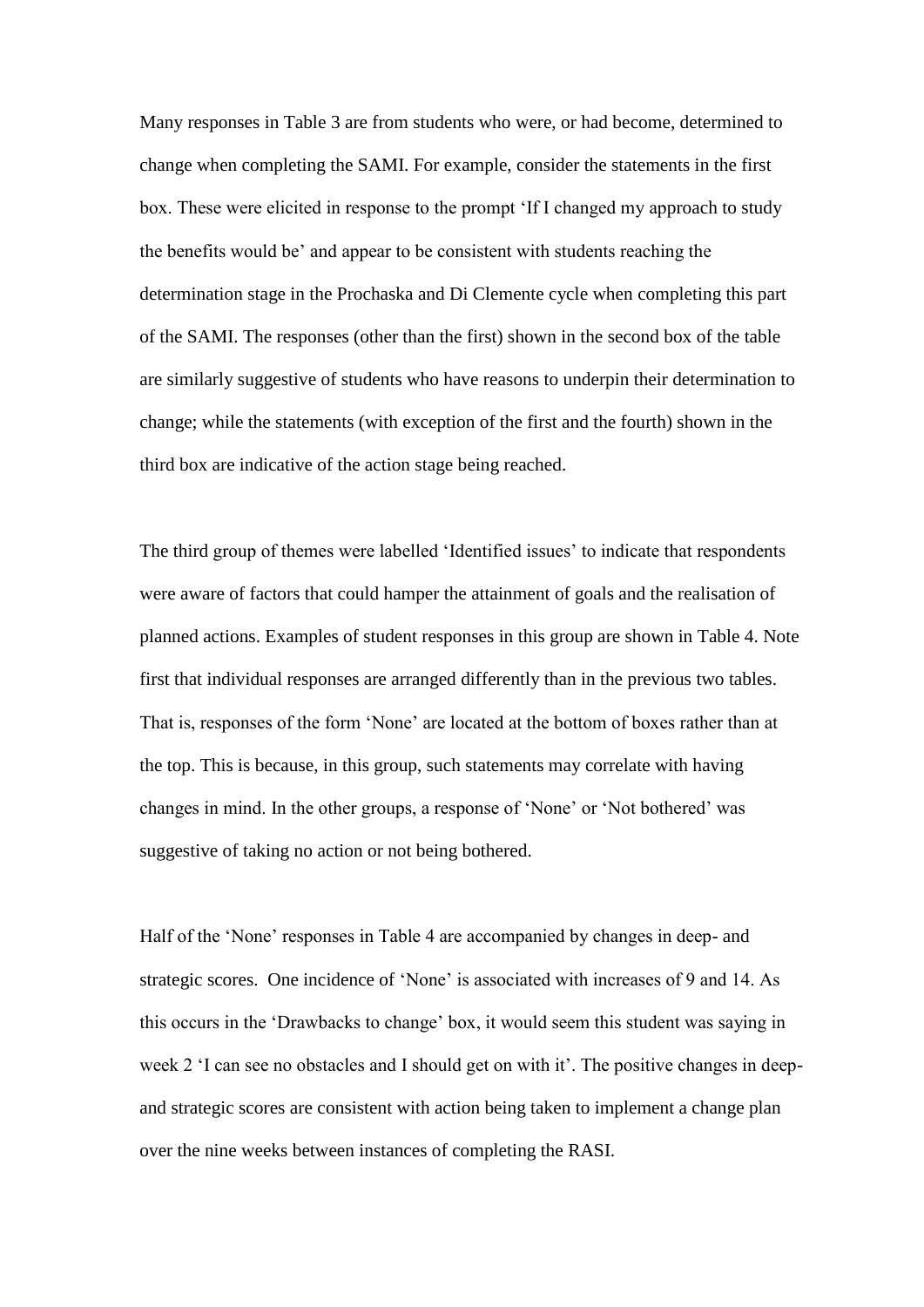However, the combination 'None' with (D-6, S-5) in the first box is suggestive of no obstacles to change and so the student being in the stage of determination when completing the SAMI, but by week 11 of the semester, the student could have regressed. The other example of 'None' in the first box is accompanied by no change in scores. Another example of this occurs in the third box. It is possible that these responses are associated with students who moved from action- to maintenance stages over nine weeks.

Overall, as noted earlier, students are seen in Table 4 to make similar statements in the SAMI, but make different adjustments in study regimes. For example, see the responses 'Family' and 'Work' in the first box and the slightly different changes in strategic scores associated with each. More striking, there was no change in scores for a student who wrote 'Time/balance of study, family, work' and the change of S+14 for another student who wrote 'Time management'. Making changes that resulted in slight strategic changes may be consistent with the students being in the maintenance stage; experiencing a much larger strategic change may indicate moving from the determination stage to action. Thus, in terms of Prochaska and Di Clemente, students may make similar statements about items in the SAMI, but at the time they were in different stages of the cycle of change.

If, in Table 4, 'None' indicates readiness to change, then indicators of resistance to change lie in responses such as: 'Social life' and 'My attitude, motivation' in the first box; 'Impact on family and friends' and 'Less time' in the second; 'Leave study too late' in the third; and 'Losing touch' in the fourth box. As such the students making these statements may be pre-contemplative.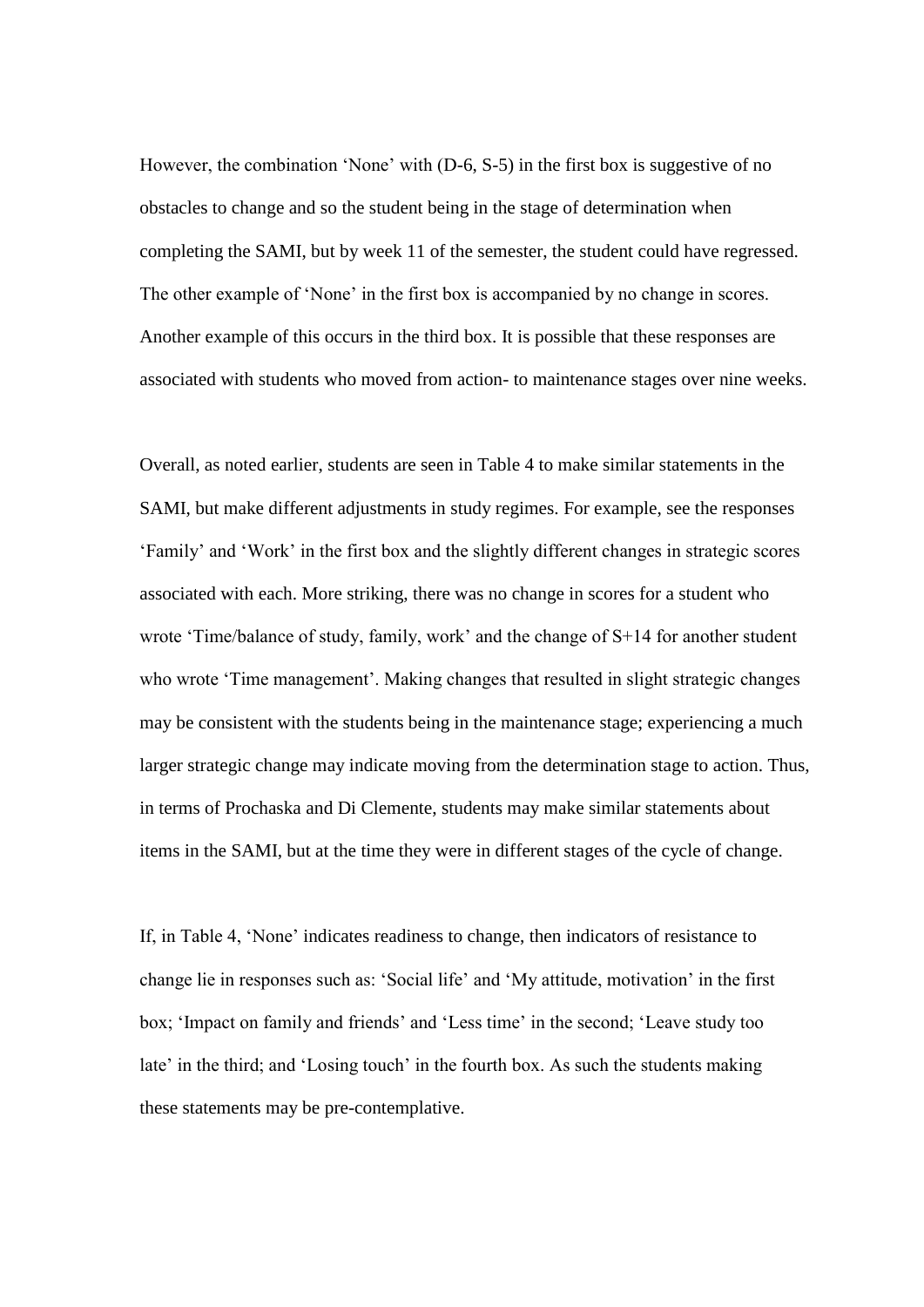| Group 3: Identified issues                             |  |
|--------------------------------------------------------|--|
| <b>Obstacles to change</b>                             |  |
| Impact on work $(S+14)$                                |  |
| Time management $(S+14)$                               |  |
| Family $(S+6)$ ; Family $(S+2)$                        |  |
| Work $(S+6)$ ; Work $(S+2)$                            |  |
| Time/balance of study, family, work                    |  |
| Social life                                            |  |
| My attitude, motivation                                |  |
| None $(D-6, S-5)$                                      |  |
| None                                                   |  |
| <b>Drawbacks to change</b>                             |  |
| Impact on family and friends (D-4, S-2)                |  |
| Less time                                              |  |
| Reduce working hours                                   |  |
| Poor module, course result                             |  |
| Let down self, others                                  |  |
| None $(D+9, S+14)$                                     |  |
| <b>Worried about difficulties</b>                      |  |
| Impact on standards as student and mother (D-4, S-1)   |  |
| Not achieve goal, fall behind $(D+5, S+5)$             |  |
| Not study effectively $(D+8, S+10)$                    |  |
| Poor marks, fail                                       |  |
| Leave study too late                                   |  |
| None                                                   |  |
| <b>Concerns about plans</b>                            |  |
| Fear of failure (module, course, career) $(D+10, S+8)$ |  |
| Upsetting family/friends $(D+3, S+5)$                  |  |
| Performance, not achieving what is achievable          |  |
| Let self/others down                                   |  |
| Losing touch                                           |  |

**Table 4 Examples of responses in Group 3: Identified Issues**

There are responses in Table 4 that indicate clearly students have particular concerns about drawbacks to change. For example, the response 'Reduce working hours' may not be a realistic possibility because of the associated reduction in income, suggesting an economic reason for not changing. Consistent with this there were no differences in deep- and strategic scores. Another statement reflecting influences from the rest of life is 'Impact on standards as student and mother'. The student writing this had slight declines in deep- and strategic scores. It may be that this respondent was led to reflect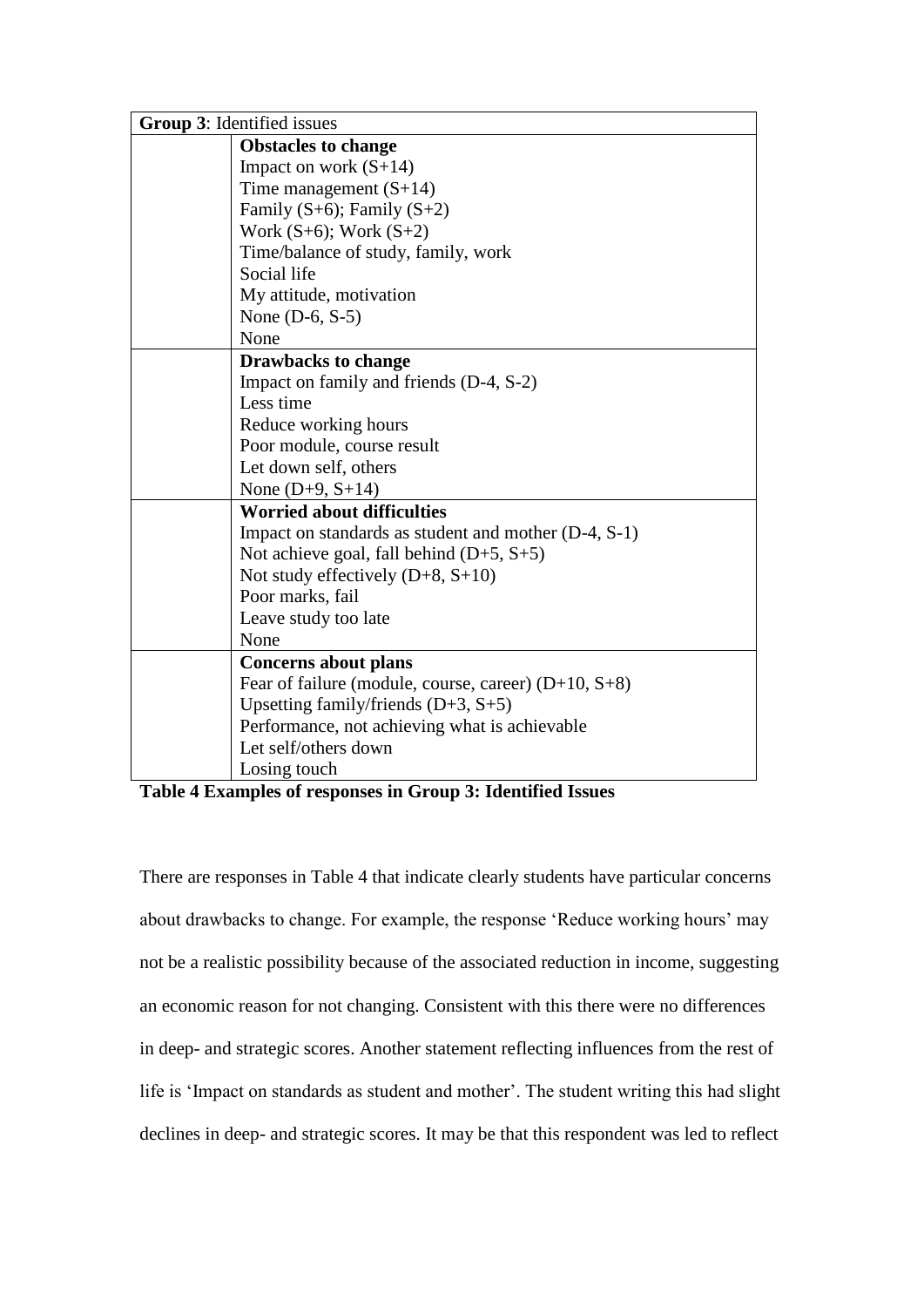on all of life's tapestry and realised that there were greater priorities elsewhere, thus falling into the pre-contemplative or maintenance stages or tending to relapse.

The occurrence of the sentiments 'My attitude, motivation' in the Obstacles box; 'Poor module, course result' and 'Let down self, others' in the Drawbacks box; all but the first two statements in the Worried box; and 'Fear of failure (module, course, career)' and 'Performance, not achieving what is achievable' in the Concerns box suggest that students frequently 'fear failure'. This phenomenon has been recognised in addiction research (McMahon & Jones 1993).

Fear of failure may arise because many pre-registration nursing students have little experience of how to plan and carry through a plan of action. Whether this is the case for post-registration nursing students will be taken up in subsequent research.

Two statements in the Concerns box have not been considered so far. First the remark 'Let self/others down' may indicate fear of failure in regard to letting oneself down. It may indicate external considerations in letting others down. This student did not make changes that resulted in different deep- and strategic scores. On the other hand, the respondent who wrote 'Upsetting family/friends' undertook changes in study regime that resulted in slight increases in deep- and strategic scores. In each case it seems the students preferred to ensure that people external to the learning situation were not upset or let down, one by making no change, the other by taking a more strategic approach (coupled interestingly with a deeper approach). Schuller and Bamford (2000) gave cases of initial family support for study that later dissipated.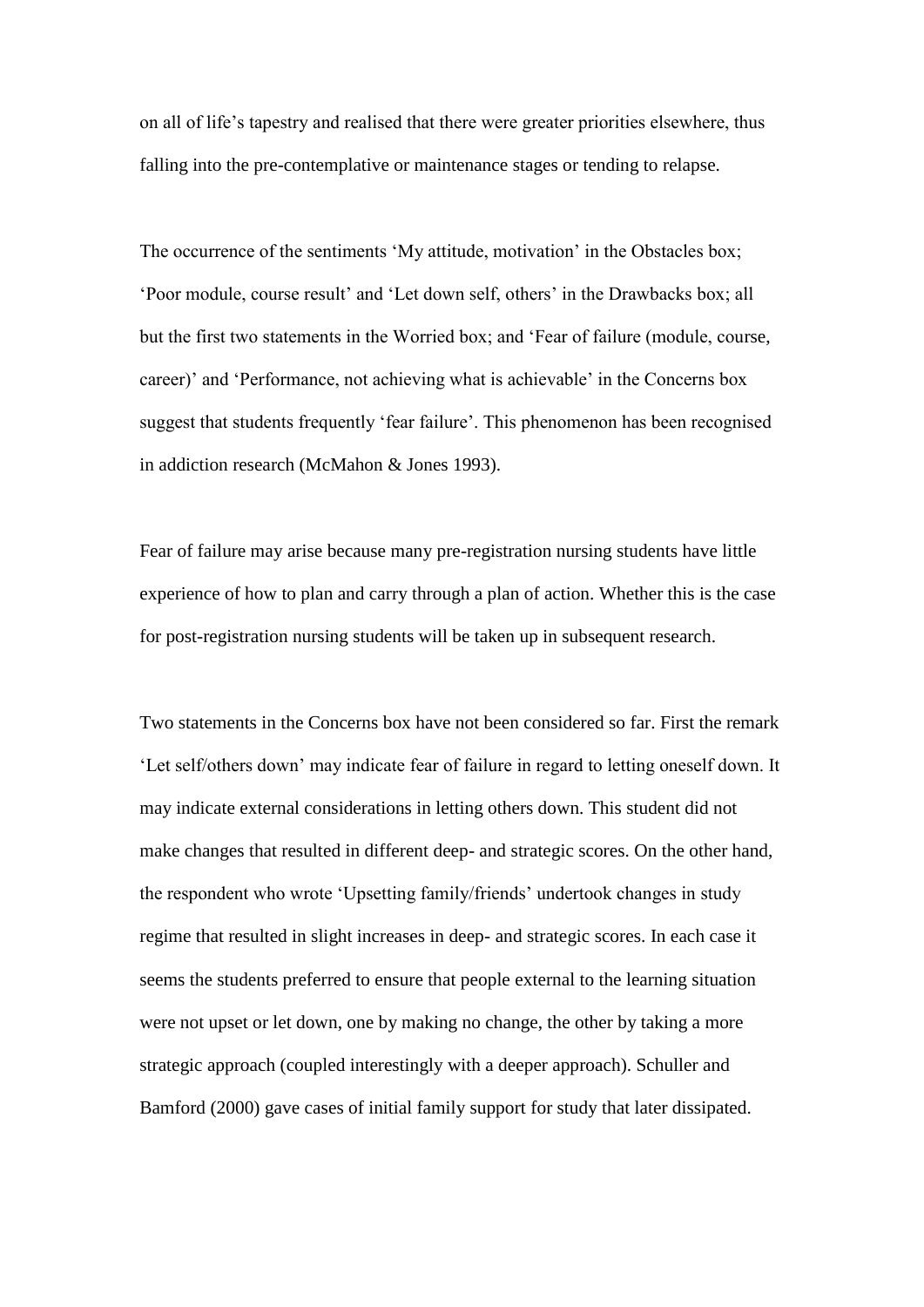Houston, Knox and Rimmer (2007) saw this phenomenon as being an explanation for some student outcomes at the same university as the site of the current study.

The final group of themes and examples of student statements are shown in Table 5. As for similar statements in Tables 2 and 3, the response 'None – I am doing fine' is consistent with being in the maintenance or pre-contemplative stages. The next statement, 'Plan time better' suggests contemplation of change when completing the SAMI relative to other written responses in the first box of Table 5. That is, planning time better seems less specific (even if it is forward looking and constitutes change talk), compared with statements such as 'Reduce working hours, give up work', 'Weekly timetable ...', 'Get help from …' a wide network of contacts and 'Study somewhere else ...'. These remarks are indicative of being in, or reaching, the action stage while doing the SAMI.

| <b>Group 4: Application</b> |                                                                     |  |
|-----------------------------|---------------------------------------------------------------------|--|
|                             | <b>Main solution identified</b>                                     |  |
|                             | None $-$ I am doing fine                                            |  |
|                             | Plan time better                                                    |  |
|                             | Reduce working hours, give up work                                  |  |
|                             | Weekly timetable (balance study, work, family, leisure) $(S+14)$    |  |
|                             | Get help from friends, family, neighbours, childminder $(D+8, S+7)$ |  |
|                             | Study somewhere else (quieter, no distractions) $(D-4, S+4)$        |  |
|                             | <b>Action for first solution</b>                                    |  |
|                             | Employer                                                            |  |
|                             | Allocate personal free time                                         |  |
|                             | Get baby sitter, childminder                                        |  |
|                             | More contact with tutor, fellow students for support                |  |
|                             | Change study environment $(D-2, S-1)$                               |  |
|                             | Allocate specific time to study, work, family $(D+1, S+6)$          |  |
|                             | Discuss problem with family $(D+5, S+5)$                            |  |

**Table 5 Example of responses in Group 4: Application**

Note again that specific actions are associated with different changes in approaches to study. For example, consider actions relating to time use. One case, 'Weekly timetable (balance study, work, family, leisure), is associated with the maximum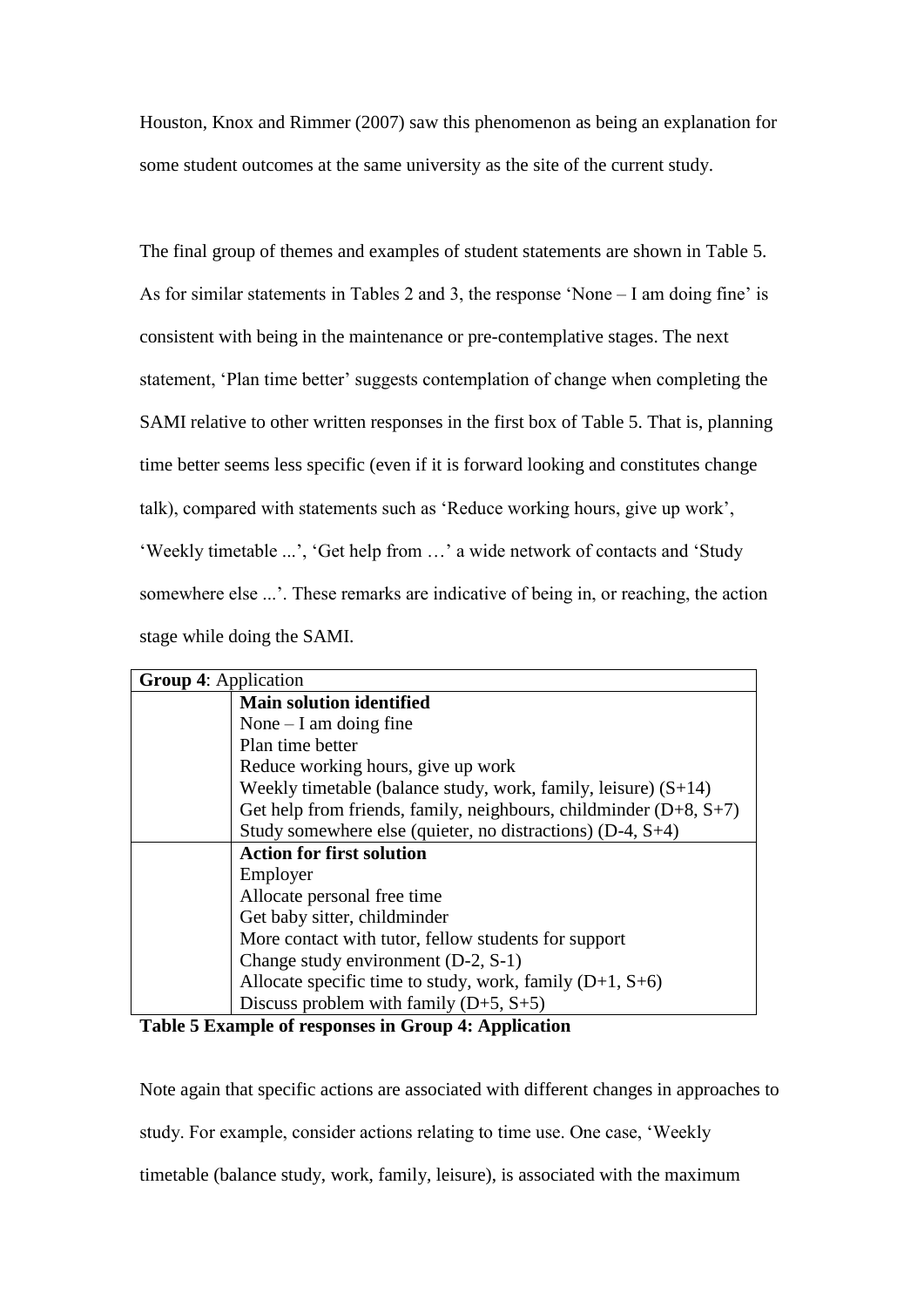observed change in strategic score; yet the notion to 'Reduce hours of work, give up work' has no change in scores associated with it. In the former case, some rebalancing is required that may involve being much more strategic about time management; in the latter case, the existing study regime might be preserved if erosions due to work are reduced or eliminated. Yet, another respondent intended to 'Allocate specific time to study, work, family'. This too carried a change of strategic score, which was outside the range of  $-5$  to  $+5$  experienced by 70 per cent of students, but was less than the maximum change.

## **Conclusion**

NVivo and multiple checking were used to identify themes emerging from comments made by pre-registration nurses when completing the SAMI. The different stages of change outlined by Prochaska and Di Clemente and changes in deep- and strategic scores were considered when interpreting students' qualitative comments.

It is clear that some pre-registration nurses did not want to change their approaches to study. This would suggest that they may not wish to seriously consider change as they are content with their approach. Alternatively they may have previously considered changing their approach but found such change too difficult to maintain and consequently opted for the status quo. Other students made statements which suggest that they wished to change their approaches. However, from the changes in their deep and strategic scores, it appears they were unable to bring about intended study changes. Further, some students made some attempt to change but it appears they were unsuccessful, perhaps because they relapsed to an earlier stage in the cycle of change. Finally, some students do indeed progress to the action stage, with some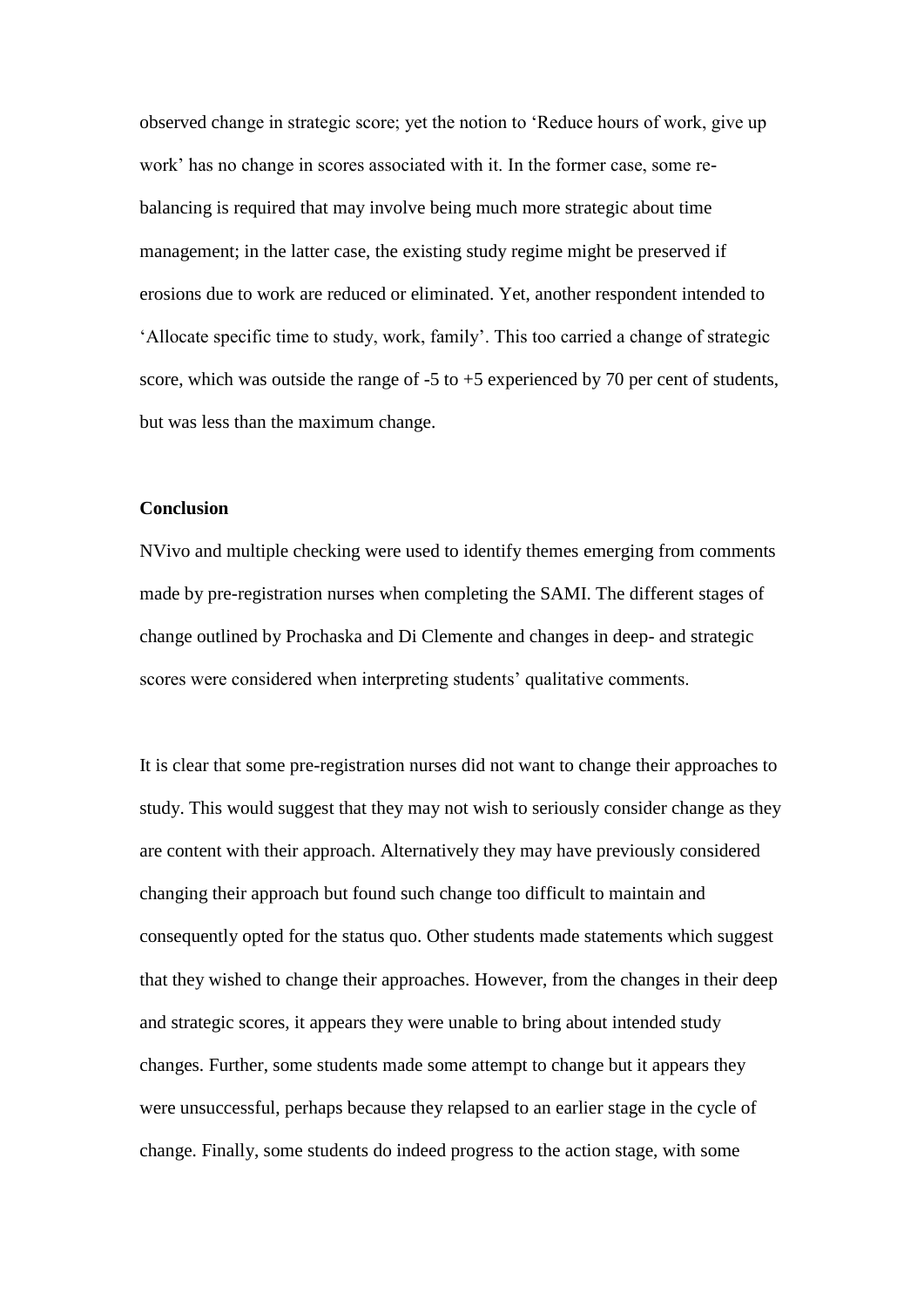making minor adjustments to their approaches, while others made considerable changes specifically to time allocations to study, family, work and social life. Thus, from the student's perspective, students in a number of the stages of the Prochaska and Di Clemente cycle have been assisted by completing the SAMI.

From the tutors' perspective, it appears that they may require a greater understanding of how students juggle their study, work, family and social commitments. In this connection, the current study provides evidence to support Coffield *et al*'s statement:

'Learners are not all alike, nor are they all suspended in cyberspace … they live in particular socio-economic settings where age, gender, race and class all interact to influence their attitudes to learning' (Coffield et al, 2004, p. 60).

To understand qualitative responses, the Prochaska nd Di Clemente cycle of change proved to be helpful. Its use assisted in understanding why some students did not change study approach, why some may changed only a little and other made substantial changes. Use of the cycle of change also suggests that a preliminary assessment of students may be appropriate before they do the SAMI. To this end, it would appear sensible to have a preliminary step designed to position students in the cycle of change. Depending on responses to this, students might be directed to all or specific sections of the SAMI. Those students who are already in the maintenance stage of the cycle could be directed to delay completion of the SAMI.

As measured by deep- and strategic scores, changes in study approaches do occur over the course of a semester. Tutors can assist students to make adjustments by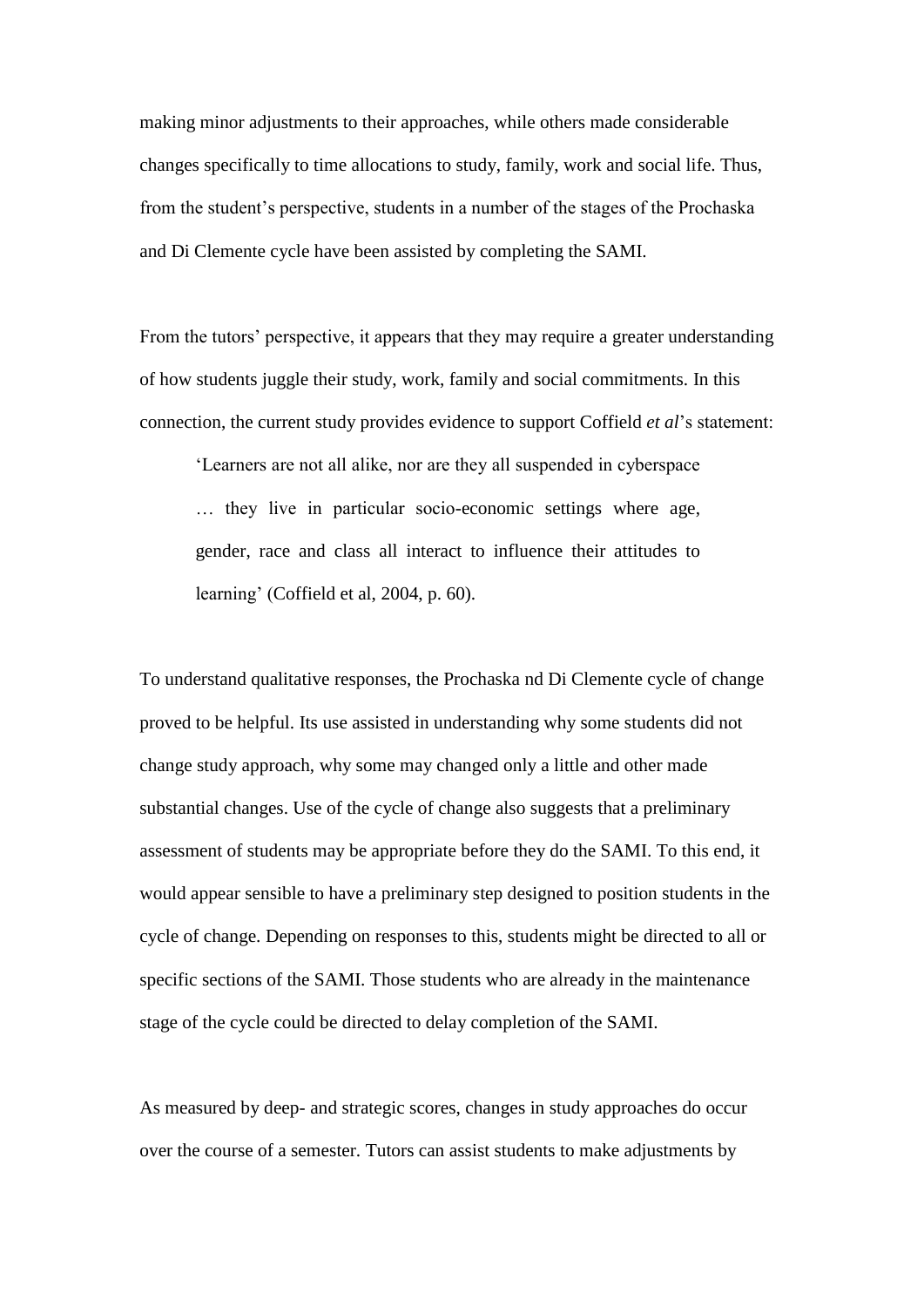introducing students to the SAMI. Further, tutors could play a more active role by helping students to set and review goals and targets. For example, as time management is often a difficulty, tutors could run a time-management course early in academic programmes and reinforce this throughout the academic year.

In the current paper, the SAMI has been tested as a brief intervention with little assistance from academic staff. Further, planned studies will assess the impact of the SAMI when it is more actively supported by academic staff with groups within a classroom setting. In addition, future studies will evaluate the SAMI with students from different academic disciplines, academic settings and different cultures. While the current paper addressed the qualitative information provided by pre-registration nurses, an analysis of the responses of post-registration nurses is underway.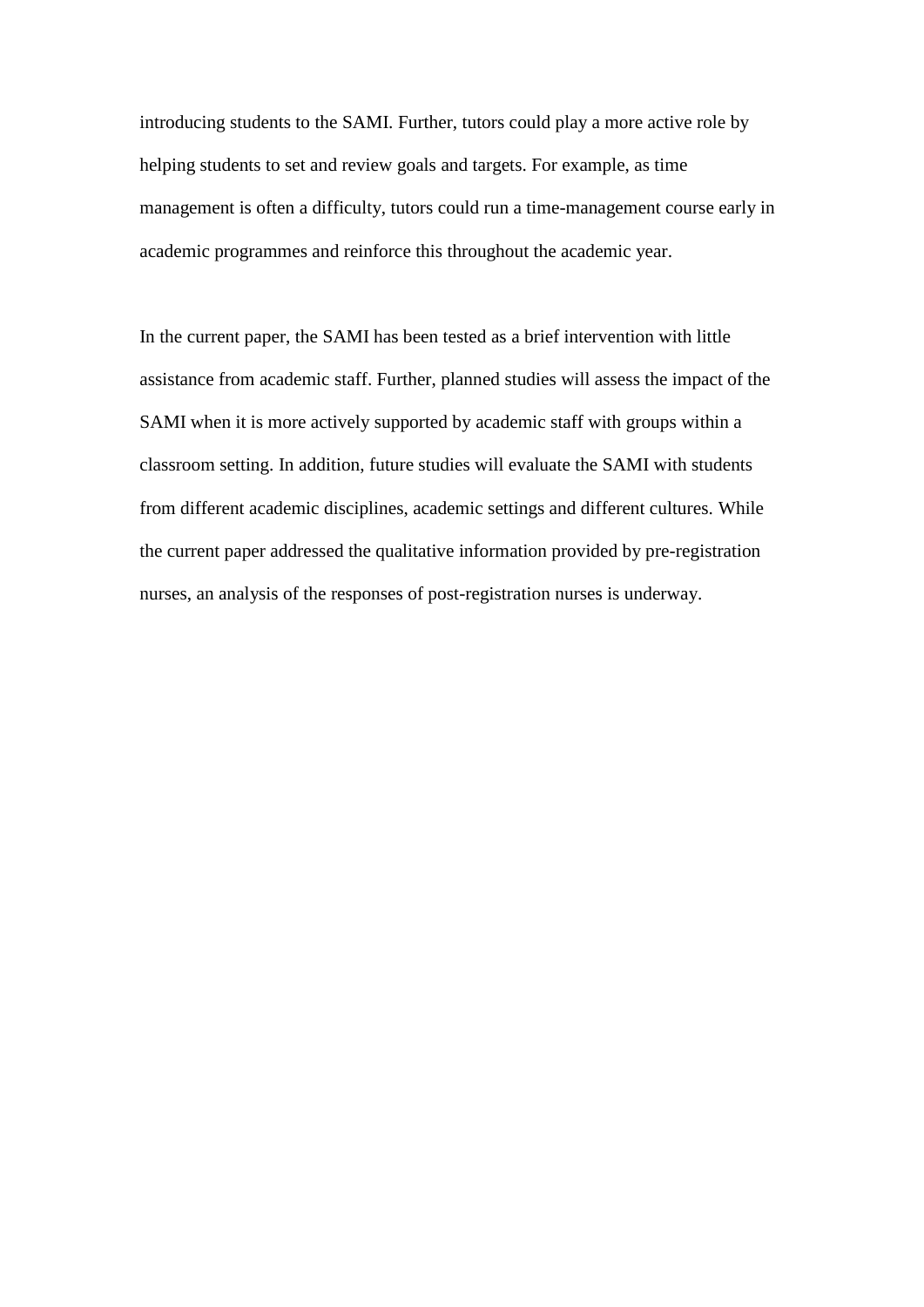# **Appendix Statistical reliability and validity of the RASI**

| <b>Reliability</b> |                  |        |
|--------------------|------------------|--------|
| Cronbach's alpha   | Required         | Actual |
| Deep approach      | 0.70             | 0.78   |
| Strategic approach | 0.70             | 0.81   |
| <b>Validity</b>    | Required         | Actual |
| $\chi^2$ /df       | Less than $3.0$  | 2.83   |
| <b>CFI</b>         | Greater than 0.9 | 0.97   |
| TLI                | Greater than 0.9 | 0.93   |
| NFI                | Greater than 0.9 | 0.95   |
| <b>RMSEA</b>       | Less than 0.08   | 0.07   |
|                    |                  |        |

Note: <sup>ii</sup>Table drawn from Duffy (2005)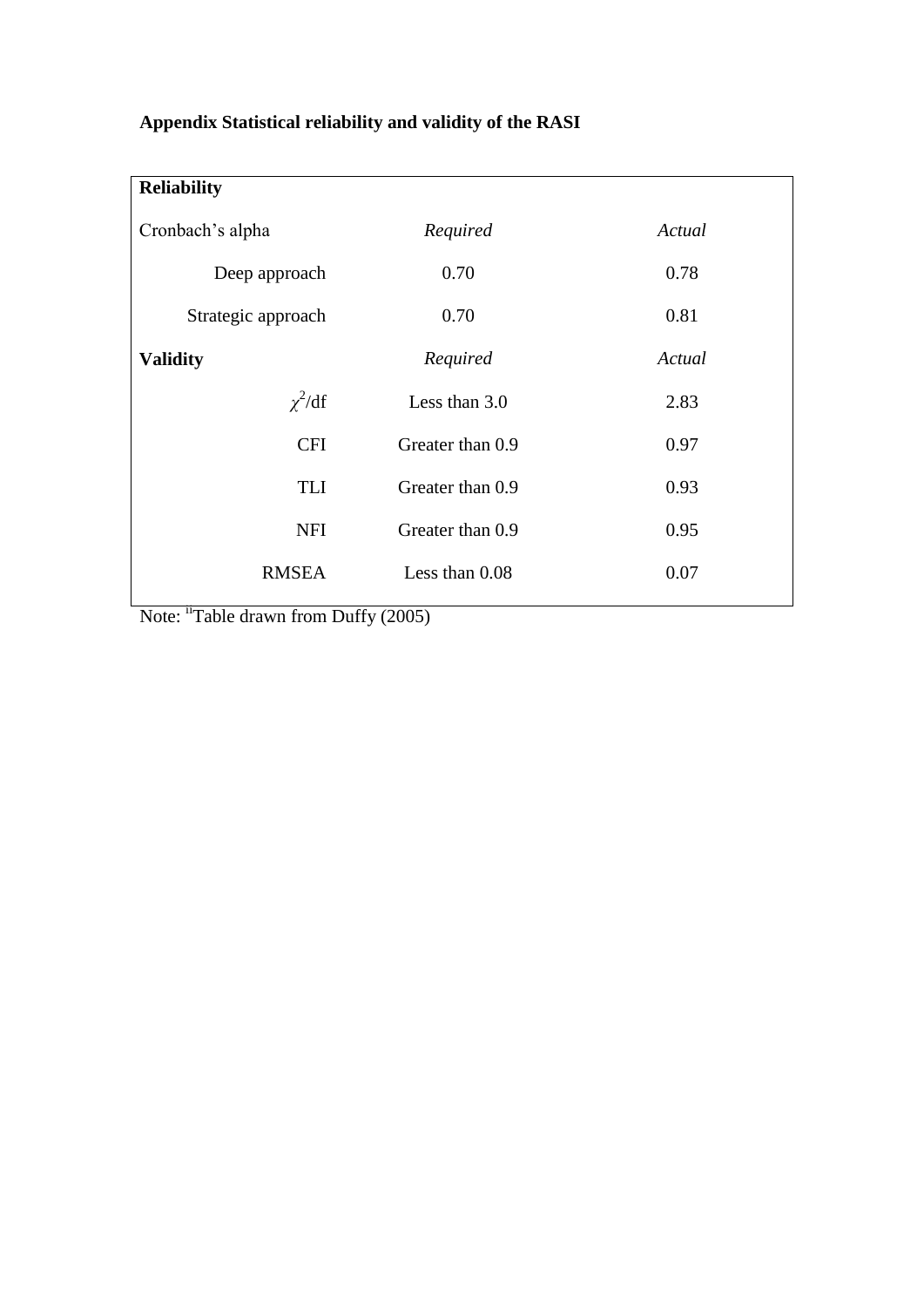## **References**

Coffield, F., Moseley, D., Hall, E., & Ecclestsone, K. (2004) *Learning styles and pedagogy in post-16 learning: A systematic and critical review*. London: Learning and Skills Research Council

Duff, A. (1997) A note on the reliability and validity of a 30-item version of Entwistle and Tait's revised approaches to studying inventory. *British Journal of Educational Psychology, 67*, 529-539.

Duffy, T. (1994) *Brief interventions and their role in relation to more intensive treatment of alcohol problems.* Scotland: Greater Glasgow Health Board, Health Promotion Department.

Duffy, T. (2005) *Improving Approaches to Study using a Self Administered MotivationalInstrument (SAMI)'.* Paisley: University of Paisley.

Duffy, T., & Rimmer, R. A review of the positive impact of a Self Administered Motivational Instrument (SAMI) on Deep and Strategic approaches to study and on academic attainment. Reflecting Education, Vol 5, No 2, May 2009

Duffy, T., Martin, C.R., & Anstiss, T. (2010). Facilitating, supporting and maintaining recovery (Chapter 7, p.104-116). In Developing Holistic Care for Long-Term Conditions. Editors Margereson C and Trenoweth S. Routledge, Abingdon, Oxon.

Duffy, T., & Rimmer, R. (2008) *Improving Students' Motivation to Study. A Photocopiable Resource for Lecturers in FE and HE.* Exeter: Reflect Press.

Golafshani, N. (2003) Understanding Reliability and Validity in Qualitative Research. *The Qualitative Report,* 8 (4) 597-607. Available online: <http://www.nova.edu/ssss/QR/QR8-4/golafshani.pdf> (Accessed 25/06/10)

Houston, M, Knox, H and Rimmer, R (2007) Wider access and progression among full-time students. *Higher Education*, 53(1), 107-146.

Mc Mahon, J & Jones, B (1993) Negative Expectancy in Motivation*. Addiction Research & Theory*, 1(2), 145-155.

Miller, W.R., & Rollnick, S. (2002) *Motivational interviewing: Preparing people for change,* 2nd edition. New York: Guildford Press.

Morse, J.M., Barratt, M., Mayan, M., Olsen, K., & Spiers, J. (2002) Verification Strategies for Establishing Reliability and Validity in Qualitative Research. *Internaional Journal of Qualitative Methods*, 1(2), 13-22.

Tait, H., & Entwistle, N.J. (1996) Identifying students at risk through ineffective study strategies. *Higher Education, 31*, 97-116.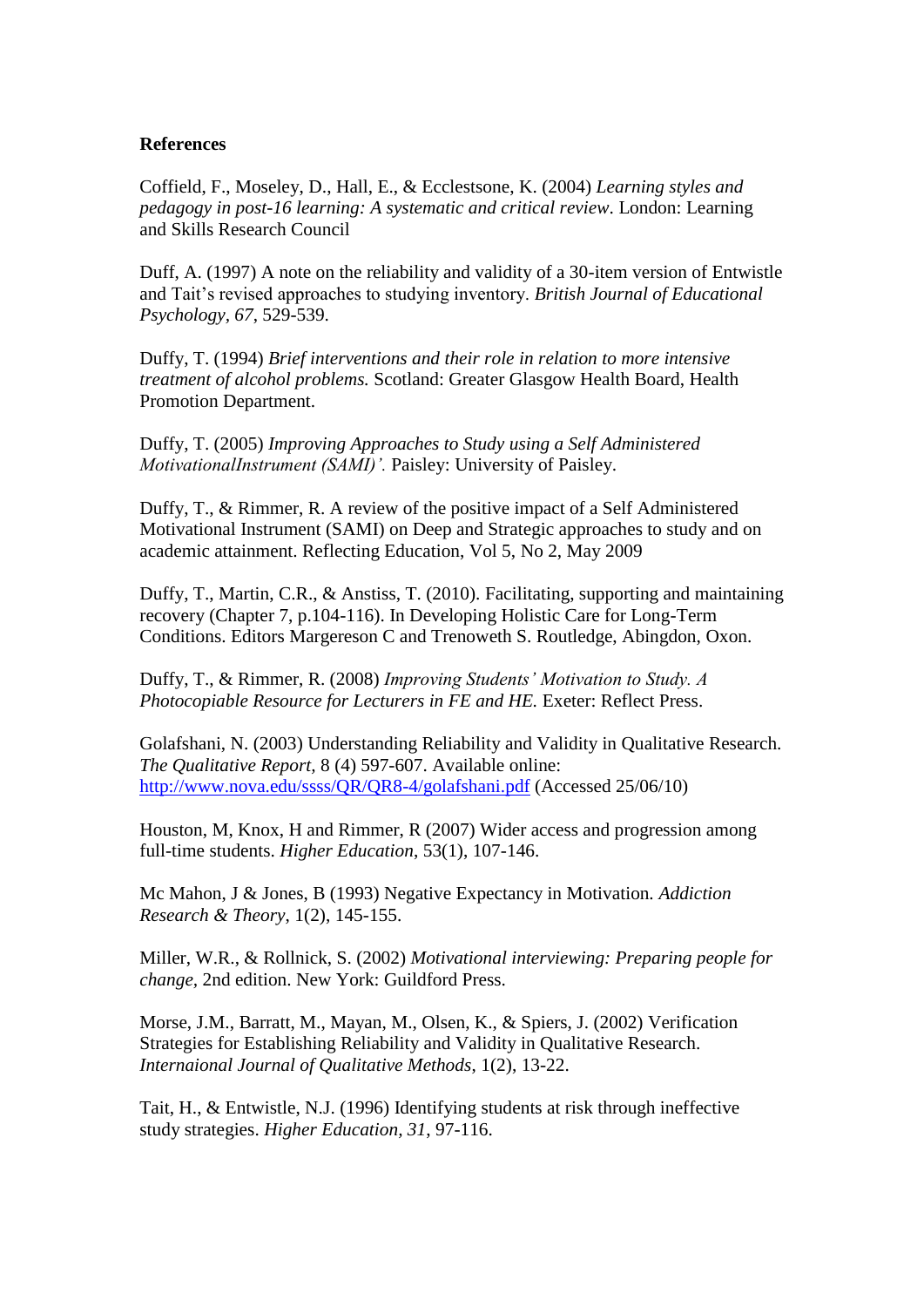Prochaska, J.O., & Di Clemente, C.C. (1982) Transtheoretical theory: towards a more integrated model of change. *Psychotherapy: theory, research and practice, 19*, 276- 288.

Ratcliff, D. (1995) Validity and Reliability in Qualitative Research. Available online: <http://qualitativeresearch.ratcliffs.net/Validity.pdf>(Accessed 25/06/10)

Schuller, T and Bamford, C (2000) A social capital approach to the analysis of continuing education: evidence from the UK learning society research project. *Oxford Review of Education*, 26(1), 6-19.

Whetten, D., & Cameron, K. (2002) *Developing management skills*. Upper Saddle River: Prentice Hall.